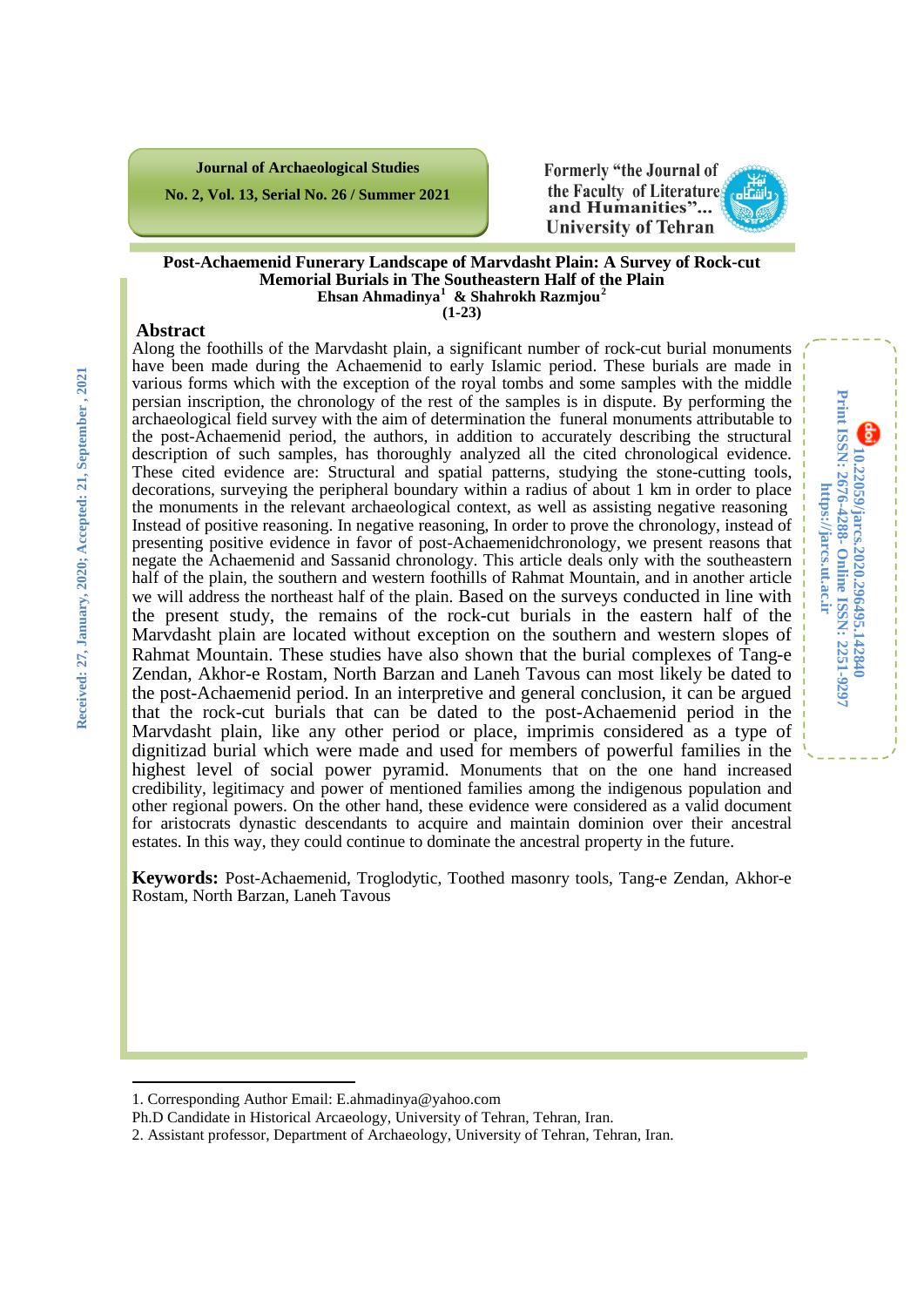#### **Post-Achaemenid Funerary Landscape of Marvdasht Plain: A Survey of Rock-cut Memorial Burials in The Southeastern../2**

#### **1. Intuoduction**

Scholars refer to the long time span between the decline of the Achaemenid to the rise of the Sassanids in ancient Persia as the "Dark Ages" (Wiesehöfer, 1994: 11); Dark in the sense that our knowledge of the events of that period is in the dark corners of history and is far from the realm of broad and reliable knowledge. While written historical documents about Persia during this period are very sparse and heterogeneous and do not provide any more cognitive progress, scholars have often looked to the results of archaeological research. Marvdasht plain was one of the key points of ancient Persia and in other words the heart of Persia during the historical period, especially the Achaemenid and probably post-Achaemenid period (the period of conquest of Persia by the Macedonians until the Sassanid Empire came to power). Therefore, archaeological studies in this region can still help us to better understand the post-Achaemenid period. Although the area mentioned above has been frequently studied by archaeologists since the first decades of the twentieth century, nevertheless historical archaeology studies in the central part of Fars and specifically in Marvdasht plain during the past decades has been more focused on the Achaemenid and Sassanid periods and less information is available about the post-Achaemenid period. consequently, any archeological data will be like a ray of light on a part of the darkness ahead. Meanwhile, Funeral data with a wide range of interpretation capability (see: Brown, 1971; Bartel, 1982; Chapman, 2003), can shed light on aspects of social life, the context of power, property, economics, religion, and art. Despite the great importance of burials in historical and socio-archeological estimates, scholars of the post-Achaemenid period in Persia often did not pay much attention to these documents and instead relied on studies of numismatics and classical texts. The most important reasons for the lack of attention to these documents should be sought in the existing chronological problems, as well as the lack of a comprehensive study on all burial documents attributable to this period. Another important aspect of these documents is that due to their structural nature and location, which are generally created in mountainous areas, they have considerable stability and durability. However, settlement areas have either been completely destroyed by human and natural activities, or are hidden under newer sediments and layers, and their identification requires exploration. Historical burials are one of the various aspects of archeological evidence in the Marvdasht plain. These burials, which are in various forms include tombs, crypts, cairns, coffin tombs, astudans (rock-cut niches), brick tombs, pit tombs, quadrangular stone tombs and the like, are often Have been dated from the Achaemenid period to the end of the Sassanid period. Among these, the rock-cut burials include a significant part of these evidence. By the rock-cut tomb we mean a burial structure which is made in the bed of a rock attached to or separate from the mountain. It is noteworthy that the main part of which is created by the method of reducing the bed and rock mass using rock cutting (subtractive method). The title of the tomb indicates that the structure is primarily a monumental structure that can be seen in the natural landscape and is different from burials in the heart of the earth or astudans. Second, it may provide a space larger than a corpse, or it may contain several architectural components such as a burial chamber, portico, corridor or entrance hall to the burial chamber(s), entrance door, burial pit (grave) or the like. Along the foothills of the Marvdasht plain, a significant number of rock-cut burial monuments (mentioned above) have been made during the Achaemenid to early Islamic period. These burials are made in various forms which with the exception of the royal tombs and some samples with the Sassanid inscription, the chronology of the rest of the samples is in dispute. Given that some archaeologists have been dated some of these evidence to the post-Achaemenid period (Huff, 1999: 7,27; 2004: 602, Boucharlat, 2001; 2003: 264; 2005: 232), Authors conducted a field study in Marvdasht plain in the spring of 2019 By performing the archaeological field survey with the aim of determination the funeral monuments attributable to the post-Achaemenid period. Authors, in addition to accurately describing the structural aspects of such samples, has thoroughly analyzed all the cited chronological evidence. These cited Evidence are: Structural and spatial patterns, studying the stone-cutting tools, decorations, surveying the peripheral boundary within a radius of about 1 km in order to place the monuments in the relevant archaeological context, as well as assisting negative reasoning Instead of Positive reasoning. In negative reasoning, In order to prove the chronology, instead of presenting positive evidence in favor of post-Achaemenid date, we present reasons that negate the Achaemenid and Sassanid dating. In this article, we deals only with the southeastern half of the plain, the southern and western foothills of Rahmat Mountain, and in another article we will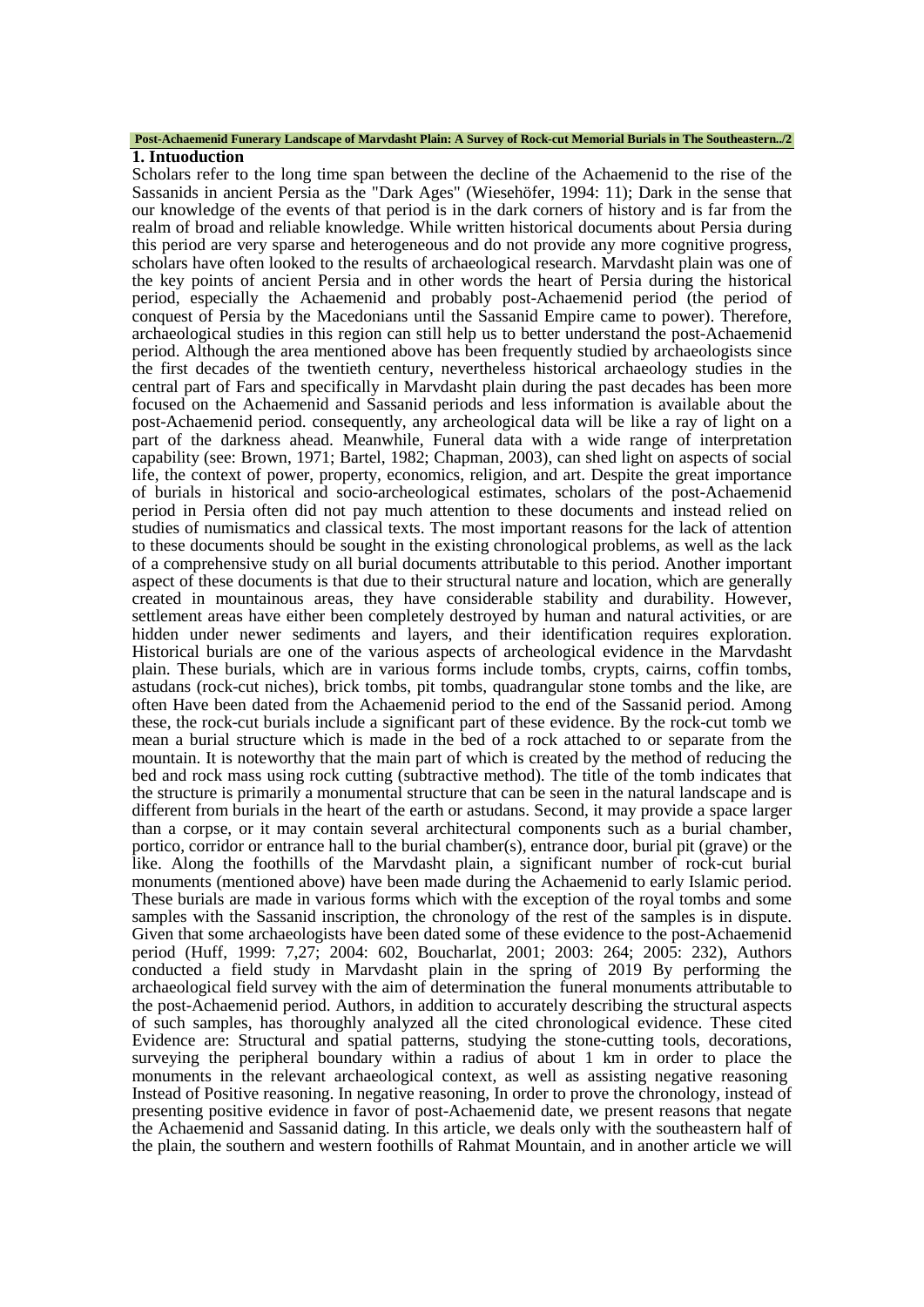#### **3/ Journal of Archaeological StudiesNo. 2, Vol. 13, Serial No. 26 / Summer 2021**

address the northeast half of the plain. Based on the surveys conducted in line with the present study, the remains of the burial mound in the eastern half of the Marvdasht plain are located without exception on the southern and western slopes of Rahmat Mountain. These studies have also shown that the burial complexes of Tang-e Zendan, Akhor-e Rostam, North Barzan and Laneh Tavous can most likely be dated to the post-Achaemenid period. In an interpretive and general conclusion, it can be argued that the rock-cut burials that can be dated to the post-Achaemenid period in the Marvdasht plain, like any other period or place, imprimis considered as a type of dignitizad burial which were made and used for members of powerful families in the highest level of social power pyramid. Thus, in the post-Achaemenid period, the connection between the dense population of the Marvdasht Plain and possibly the rivalry of the heads of aristocratic families and even possibly the tribes living in this region, led them to make memorials, often ritual or burial. On the one hand, this memorials increased their credibility, legitimacy and power among the indigenous population and other regional powers. On the other hand, these racial leaders could have left such a legacy in the crown lands under their ownership, leaving a valid document for their dynastic descendants to acquire and maintain dominion over their ancestral estates. The technical and artistic evidence (even though such evidence is limited) and the structural style of the buildings surveyed in this study reinforce the two results. First, during the post-Achaemenid period, there was a tendency to represent all the ancient patterns of the East in the simplest and most underdeveloped possible form, a trend that continued downward until the first century A.D. but culminated again with the coming to power of the Sassanids. Secondly, due to the chronology of larger burial samples from the early to mid. Post-Achaemenid period and the chronology of smaller and simpler samples from the middle to the end of the post-Achaemenid period, it is possible that Zoroastrian traditions were formed as a result of stablishment of Avestan laws before coming to power of the The Sassanids. Therefore, a study of the evidence cited in this paper shows that an accurate archaeological description, chronology, and then placement of burial evidence in a broad perspective based on new field studies can help us better understand the historical developments of lesser-known centuries.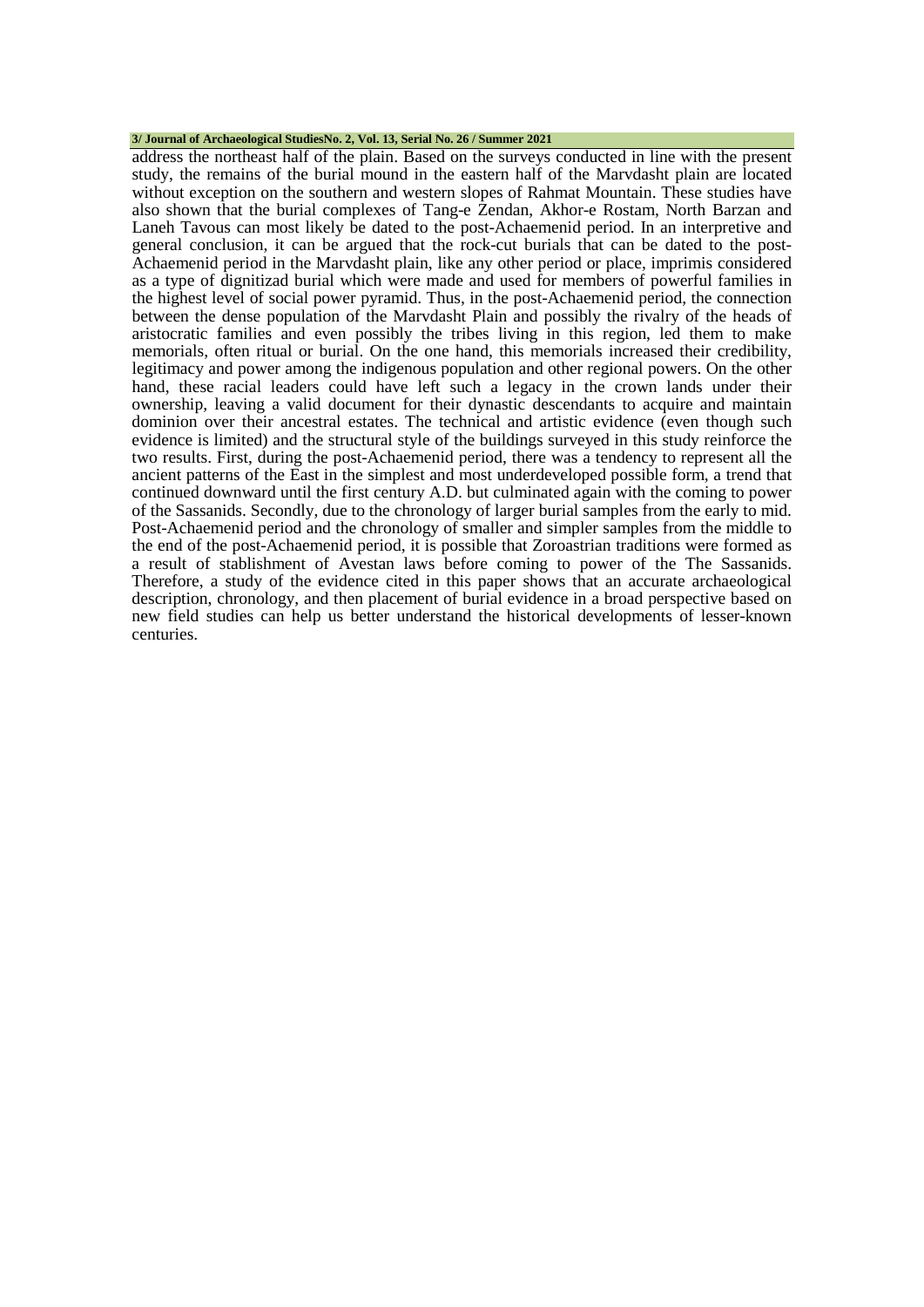**/4 چشم انداز تدفینی دشت مرودشت در دورة فراهخامنشی: بررسی یادمانهاي دستکند تدفینی در نیمۀ جنوب شرقی دشت**

**چشم انداز تدفینی دشت مرودشت در دورة فراهخامنشی: بررسی یادمانهاي دستکند تدفینی**

**در نیمۀ جنوب شرقی دشت [1](#page-3-0) احسان احمدينیا دانشجوي دکتراي باستانشناسی دانشگاه تهران، تهران، ایران. شاهرخ رزمجو استادیار گروه باستانشناسی دانشگاه تهران، تهران، ایران.** تاریخ دریافت: 1398/11/07؛ تاریخ پذیرش: 1400/06/30

چکیده

در امتداد کوهپایههاي دشت مرودشت تعداد قابل توجهی از یادمانهاي دستکند تدفینی طی دوران هخامنشی تا اوایل دورة اسلامی شکل گرفته است. این آثار در اشکال مختلف ساخته شده و بجز مقابر سلطنتی و برخی نمونههاي همراه با کتیبۀ پهلوي ساسانی، گاهنگاري بقیۀ یادمانها مورد اختلاف نظر است. نگارندگان با بررسی میدانی دشت مرودشت با هدف بررسی یادمانهاي قابل انتساب به دورة فراهخامنشی، علاوه بر توصیف دقیق ساختاري چنین نمونههایی، تمامی شواهد گاهشناختی مورد استناد را به تفصیل مورد واکاوي قرار داده اند. شواهد مورد استناد شامل: شیوههاي ساختاري و شکلگیري فضایی، بررسی ابزار تراش، تزئینات، بررسی محدودة پیرامونی به شعاع حدود یک کیلومتر به منظور قرار دادن یادمانها در بافت باستانشناختی مرتبط، و همچنین کمک گرفتن از شیوة استدلال منفی به جاي استدلال اثباتی بوده است؛ در این شیوه به منظور اثبات گاهنگاري فراهخامنشی برخی نمونهها، به جاي ارائۀ شواهد مثبت به نفع تاریخ فراهخامنشی به ذکر دلایلی میپردازیم که تاریخگذاري اثر به دورة هخامنشی و ساسانی را نفی میکند. این مقاله تنها به بررسی نیمۀ جنوبشرقی دشت یعنی کوهپایههاي جنوبی و غربی کوه رحمت میپردازد و با تکمیل مطالعات، نتیجۀ بررسی در نیمۀ شمال شرقی دشت نیز منتشر خواهد شد. بر اساس بررسیهاي انجام گرفته در راستاي پژوهش حاضر، آثار دستکند تدفینیِ موجود در نیمۀ شرقی دشت مرودشت بلا استثنا در دامنۀ جنوبی و غربی کوه رحمت قرار گرفتهاند. این بررسیها همچنین نشان داده است که مجموعههاي تدفینی تنگ زندان، آخور رستم، برزن شمالی و لانه طاووس قابل تاریخگذاري به دورة فراهخامنشی هستند. در یک جمع بندي تفسیري و کلی میتوان اینگونه استدلال کرد که تدفینهاي دستکند صخرهاي قابل تاریخگذاري به دورة فراهخامنشی در دشت مرودشت، مانند هر دوره یا محل دیگري، در درجۀ اول به عنوانِ گونهاي از تدفینهايِ شأن زا براي اعضاي خانوادههاي قدرتمند در هرم قدرت اجتماعی ساخته و استفاده میشدند. یادمانهایی که از یکسو اعتبار، مشروعیت و قدرت ایشان را در بین جمعیت بومی و سایر قدرتهاي منطقهاي افزایش میداد. از دیگر سو، سندي معتبر براي اخلاف دودمانی اشراف در جهت تملک و تداوم تسلط بر املاك اجدادي در آینده محسوب میشدند.

**واژههاي کلیدي:** فراهخامنشی، دستکند، ابزار دندانه دار، تنگ زندان، آخور رستم، برزن شمالی، لانه طاووس

### **.1 مقدمه**

در ادبیات داستانی\_اسطورهاي ایران، تدفینهاي یادمانی ساخته شده در کوهها با عناوینی چون دخمه، استودان و اسپانور معرفی میشوند. این منابع، سابقۀ ساخت این یادمانها را به جمشید میرسانند؛ زمانی که او براي برادرش تهمورث، که در نبرد با اهریمن از پاي درآدمده بود، دستور ساخت استودانی را بر بالاي کوه میدهد (بهار، ۱۳۶۴: ۱۱۹). شواهد باستانشناختی از چنین یادمانهایی در ایران به دورهٔ اورارتویی در حوالی قرن نهم پ.م. در شمال غرب ایران باز میگردد، با این حال، تدفینهاي سلطنتی در مرکز شاهنشاهی هخامنشی یعنی پارس باستان، نقطۀ عطف ساخت چنین یادمانهایی به حساب میآید. اولین شکل تدفین سلطنتی دورة هخامنشی را کوروش پایهگذاري کرد. مقبرة او بنایی آزاد در یک مجموعۀ کاخ و باغ (پردیس) بود که پس از آن در جاهاي دیگري چون سازة دشت گوهر موسوم به تخت رستم یا تخت گوهر، بز پر و سارد

<span id="page-3-0"></span>.1 رایانامۀ نویسندة مسئول: com.gmail@1390ahmadirasul

1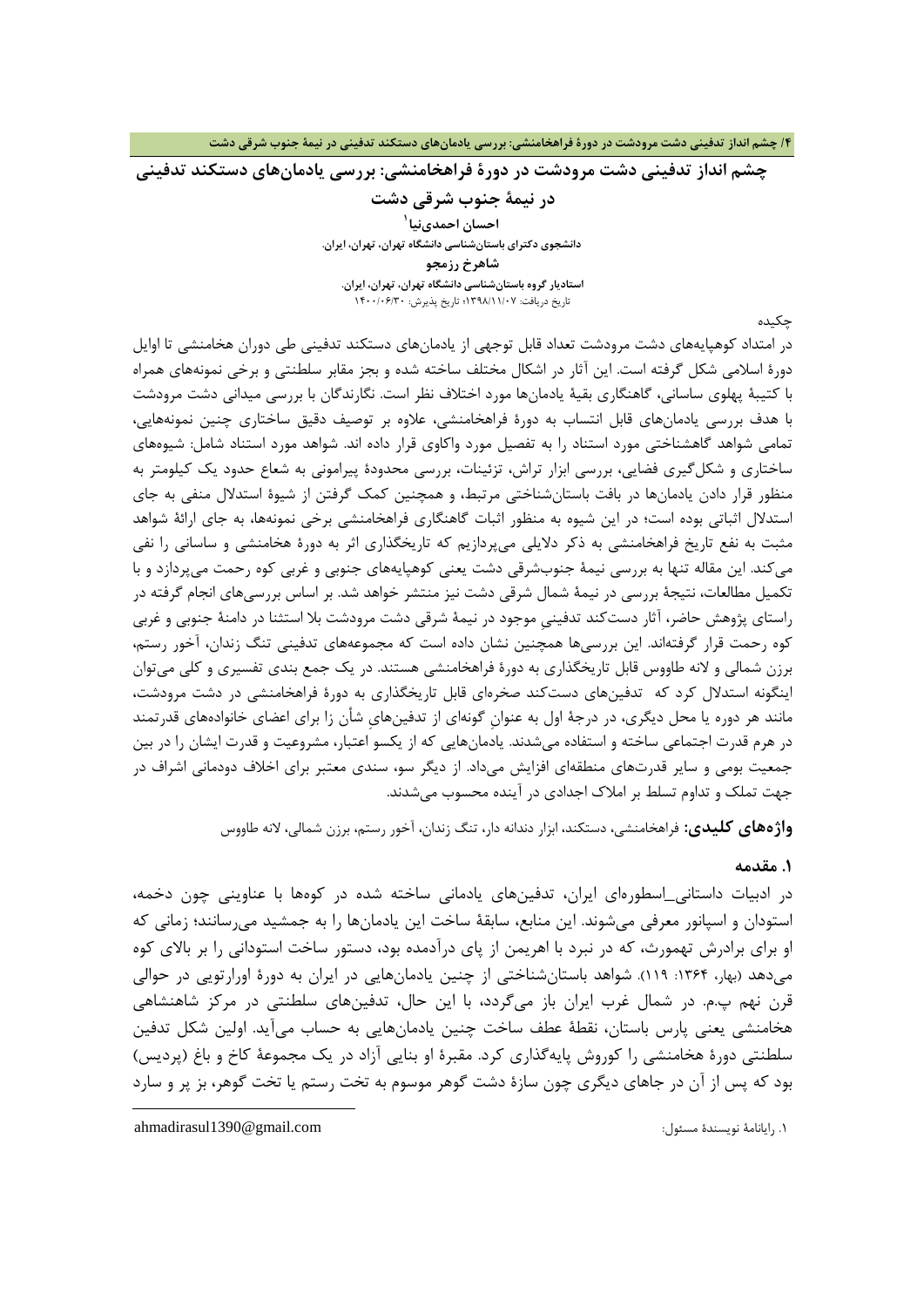# **، دورة ،13 شمارة ،2 تابستان <sup>1400</sup> / <sup>5</sup>** �نا� �طا ی �عات با�تان

مورد تقلید واقع شد. داریوش اول گونهاي دیگر از سنت تدفین سطنتی را آغاز کرد که جانشینانش آنرا تا پایان دورة هخامنشی ادامه دادند. مقابر ایشان مشتمل بر بنایی دستکند و صخرهاي بود که نماي حجاري شدة فاخري با مضامین سلطنتی آنرا میآراست. فضاي داخلی این مقابر متشکل از یک دالان بود که در آن یک یا چند سکوي دیگر تراشیده بودند. در کف سکوها تابوتهاي بزرگ سنگی دربرگیرندة جسد شاهنشاه و احتمالا برخی از افراد خانوادة او بود که پس از دفن با دربهاي بزرگ سنگی پوشیده میشدند. بنا به تصریح منابع کلاسیک اجساد به صورت مومیایی شده دفن میشدند ( ,Hdt. 140; Strabo, 14.3.20; Arrian, 6, 29; Ibid 4-7) اما تا کنون شاهدي بر این مدعا به دست نیامده است. پس از فروپاشی نظام سیاسی هخامنشی، پارس عمدتا توسط حاکمانی اداره میشد که بسیاري از سنتهاي سلطنتی هخامنشی را ادامه دادند. میتوان انتظار داشت که سنن تدفینی نیز همچون دیگر سنن سلطنتی همچنان توسط این حاکمان تداوم یافته باشد. در مناطق مختلف فارس تدفینهاي یادمانی صخرهاي متعددي کشف شده که غالبا به دورة مزبور تا پایان ساسانی منسوب شدهاند. در این میان دشت مرودشت بیشترین نمونههاي چنین مدارکی را در خود جاي داده است. مطالعۀ این مدارك بر اساس توصیفات دقیق باستانشناختی و سپس قرار دادن آنها در یک چشم انداز گسترده بر اساس بررسیهاي میدانی جدید، میتواند به درك بهتر ما از تحولات تاریخی این سدههاي تاریک (11 1994: ,Wiesehöfer (کمک کند. در حالی که اسناد تاریخی دربارة پارس طی این دوران بسیار اندك و ناهمگوناند و هیچ پیشرفت شناختی را نوید نمیدهند (9 :Ibid(، دادههاي تدفینی با قابلیت گستردة تفسیري قادرند زوایایی از زندگی اجتماعی، بافت قدرت، مالکیت، اقتصاد، مذهب و هنر را روشن کنند (نک؛ ,Brown 2003 ,Chapman; 1982 ,Bartel; 1971(. علیرغم اینها، محققین دورة فراهخامنشی در فارس اغلب به این مدارك توجه زیادي نکرده و در عوض بر مطالعات سکه شناختی و متون کلاسیک تکیه کردهاند. مهمترین دلایل کم توجهی به این مدارك را باید در معضلات گاهشناختی موجود به انضمام عدم وجود یک مطالعۀ جامع فراگیر بر روي همۀ مدارك تدفینی قابل انتساب به این دوره جستجو کرد. بخشی از تدفینهاي دوران مزبور به شیوة دستکند صخرهاي ایجاد شدهاند و امکان مطالعۀ آنها بدون کاوش میسر است، لذا پروژة بررسی این تدفینها، با تمرکز بر مطالعۀ جامع عرصه و چشم انداز، در بهار 1398 به انجام رسید. مقالۀ پیش رو بخشی از یافتههاي پژوهشی بررسی مزبور را ارائه خواهد کرد. به سبب گستردگی جغرافیایی منطقۀ بررسی شده، تعدد نمونهها و نیاز به توضیح و تفسیر دقیق یافتهها، در این مقاله صرفا به محوطههاي تدفینی منسوب به دورة فراهخامنشی در نیمۀ شمالشرقی دشت میپردازیم (نقشه 2) و درآینده نتایج حاصل از بررسی نیمۀ شمالغربی دشت ارائه خواهد شد. نگارنده به خوبی واقف است که این شواهد تدفینی تنها نمایندة سنتهاي تدفینی راس هرم قدرت است و نتایج حاصله تنها میتواند براي مطالعۀ این بخش از ساختار اجتماعی مورد استفاده قرار گیرد، در حالیکه براي مطالعۀ ساختار کل هرم اجتماعی در ابعاد گوناگون باید به همۀ تدفینها در اشکال مختلف آن (توده سنگی، چارچینه سنگی، چالهاي ساده، تابوتی، چارچینه آجري و ...) رجوع کرد.

**.2 نگاهی به تاریخچۀ مطالعات مدارك تدفینی دورة فراهخامنشی در دشت مرودشت** توجه به مدارك تدفینی مرتبط با دورة هخامنشی و پس از آن در مرودشت، با مطالعات باستانشناختی در مقابر سلطنتی نقش رستم و تخت جمشید و نیز یادمانهاي تدفینی کوچکتر در دامنۀ کوه رحمت آغاز شد (1970 ;Herzfeld, 1935; schmidt, 1939: 98-104; 1957: 115-123). مهمترین کاوشهای مرتبط با این دوران در منطقه، کاوش اشمیت (1970) در گورستان چشمه، کاوش هرتسفلد و کرفتر در تخت گوهر/تخت تعدادي در) 1369 (صراف کاوش و) Kerfter, 1979 and as cited in: Bessac and Boucharlat, 2010) رستم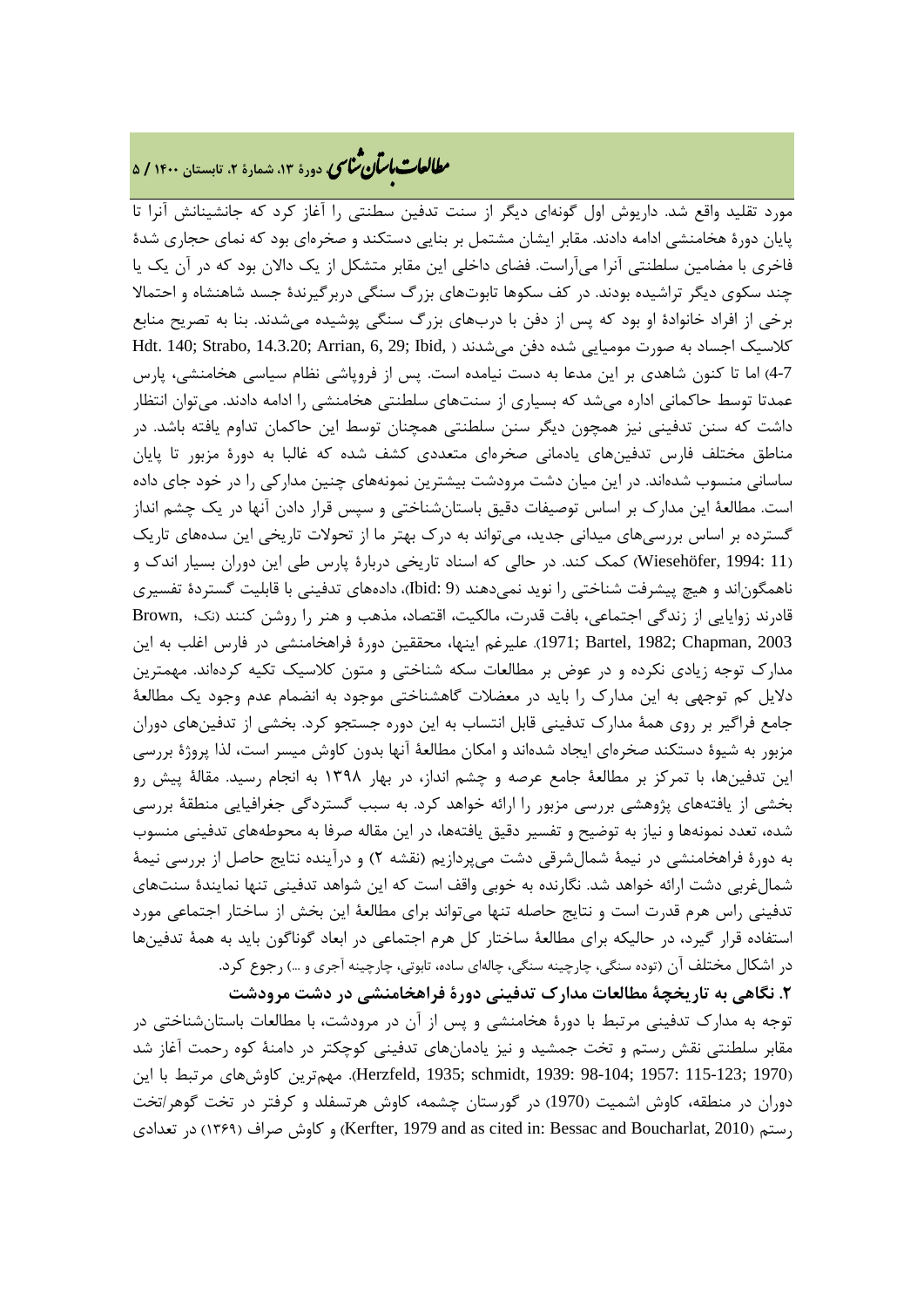**/6 چشم انداز تدفینی دشت مرودشت در دورة فراهخامنشی: بررسی یادمانهاي دستکند تدفینی در نیمۀ جنوب شرقی دشت**

از قبور کوه رحمت بوده است. علاوه بر کاوشها، بررسیهاي محوطههاي تدفینی دشت را نیز باید به این سیاهه افزود. واندنبرگ در دهۀ 50 م. نخستین کسی بود که شمار زیادي از از تدفینهاي دستکند مرودشت را با عنوان کلی "استودان" معرفیکرد (1959 ;Vanden Berghe, 1973)؛ دو دهه بعد، گال (1973) تعدادی از این نمونهها را به همراه نمونههایی از غرب ایران معرفی و مطالعه کرد؛ در همین اوان، کلایس پس از بررسی- هاي دامنهدار خود در مرودشت، سلسله مقالاتی منتشر کرد که در آنها اطلاعاتی از یادمانهاي تدفینی نیز ارائه داد (1994 ;b1993; a1993; 1976 ,Kleiss(. بوشارلا (1978) و ترومپلمن (1984) تدفینهاي منطقه را ذیل دورة ساسانی مطالعه کردند؛ به دنبال آن، هوف در سه مقاله به این یادمانها پرداخت. در مقالۀ اول به توصیف و معضلات گاهشناختی برخی از این تدفینها پرداخت (1988 ,Huff (در مقالۀ دوم مقابر دستکند جنوب استخر را معرفی کرد (1989 ,Huff(؛ و سپس در مقالهاي مفصل تعدادي از سازههاي مزبور را معرفی کرد و آنها را با سنن زرتشتی مرتبط دانست (2004 ,Huff(. بررسیهاي تیم دانشگاه لیون فرانسه به سرپرستی گنده (2011) اگر چه به منظور تبیین چشم انداز آثار هخامنشی دشت مرودشت انجام شد، با این حال برخی یادمانهاي تدفینی را نیز پوشش داده و به آنها پرداخته. فرجامیراد (2013) ذیل مطالعات گونهشناختی تدفینهاي دوران تاریخی ایران، به برخی از آثار تدفینی دشت مرودشت نیز ارجاع داده و تلاش کرده آنها را در چارچوبی گاهشناسانه طبقه بندي و معرفی کند. جعفري نیز در حد فاصل تخت جمشید و استخر تعداد قابل توجهی از انواع مختلف سنتهاي تدفینی را شناسایی کرد و آنها را در بازة زمانی کلی هخامنشی تا قرون اولیۀ اسلامی قرار داد (جعفري، 1386). همچنین باید به بررسی جامع تدفینهاي دشت مرودشت توسط اعضاي پژوهشی بنیاد پارسه-پاسارگاد در چند فصل متوالی اشاره کنیم که گزارش آن جهت مطالعه و ارجاع در اختیار نگارنده قرار نگرفتهاست.

### **.3 بررسی در دشت مرودشت:**

مرودشت؛ دشتی آبرفتی و هموار در مرکز استان فارس با مساحتی بالغ بر 2000 کیلومتر مربع است که در میانۀ کوههاي کم ارتفاع زاگرس جنوبی با امتداد شمال غربی-جنوب شرقی قرار گرفته (نقشه 1). این دشت تقریبا در بخش مرکزي حوضه آبخیز کُر و سیوند ً واقع شده، رود کر آنرا به دو بخش شمالی-جنوبی تقسیم میکند و رود سیوند از جبهۀ شمال شرقی به دشت وارد میشود و پس از پیوستن به کر در مرکز دشت، آنرا به دو بخش شمالشرقی و شمالغربی تقسیم میکند. محوطههاي بررسی شده همگی در نیمۀ شمالشرقی دشت و به عبارتی در کوهپایههاي کوه رحمت قرار گرفتهاند.

طرح پژوهشی بررسی عرصه و چشمانداز تدفینهاي دستکند صخرهاي مرودشت در زمستان 1398 و در راستاي مطالعات رسالۀ دکتري نگارنده تقدیم مراجع مربوطه شد و پس از کسب مجوز به شمارة ،97105562 در بهار 1398به انجام رسید. بررسیها در سه سطح طراحی و اجرا شده است. در بخش نخست عرصۀ اصلی اثر یا به عبارتی خود یادمانها به دقت مورد بررسی و ثبت و ضبط قرار گرفتند، در مرحلۀ دوم عرصۀ پیرامونی شامل محوطۀ اطراف هر اثر بررسی شد و در نهایت بررسیها در حریم یک کیلومتري یادمانها انجام شده است. براي کدگذاري محوطهها از ترکیب حروف بزرگ و کوچک انگلیسی به همراه اعداد استفاده کردهایم. کد/شناسههاي مزبور پنج بخشی است؛ Ma کوتاه شدة Marvdasht، PA کوتاه شدة -Post Achaemenid، 2019 سال بررسی و عدد سه رقمی و حروف انگلیسی بعد از آن کد اختصاص یافته به محوطه است.

### **.3-1 گاهنگاري یادمانهاي تدفینی**

بدون شک توصیف و گاهنگاري پایۀ اولیۀ مباحث باستانشناختی است. ارائۀ هر گونه تحلیل مبتنی بر تفسیر مدارك مادي بدون در دست داشتن یک چارچوب گاهشناختی (نسبی یا مطلق) پذیرفتنی نیست. بنابراین در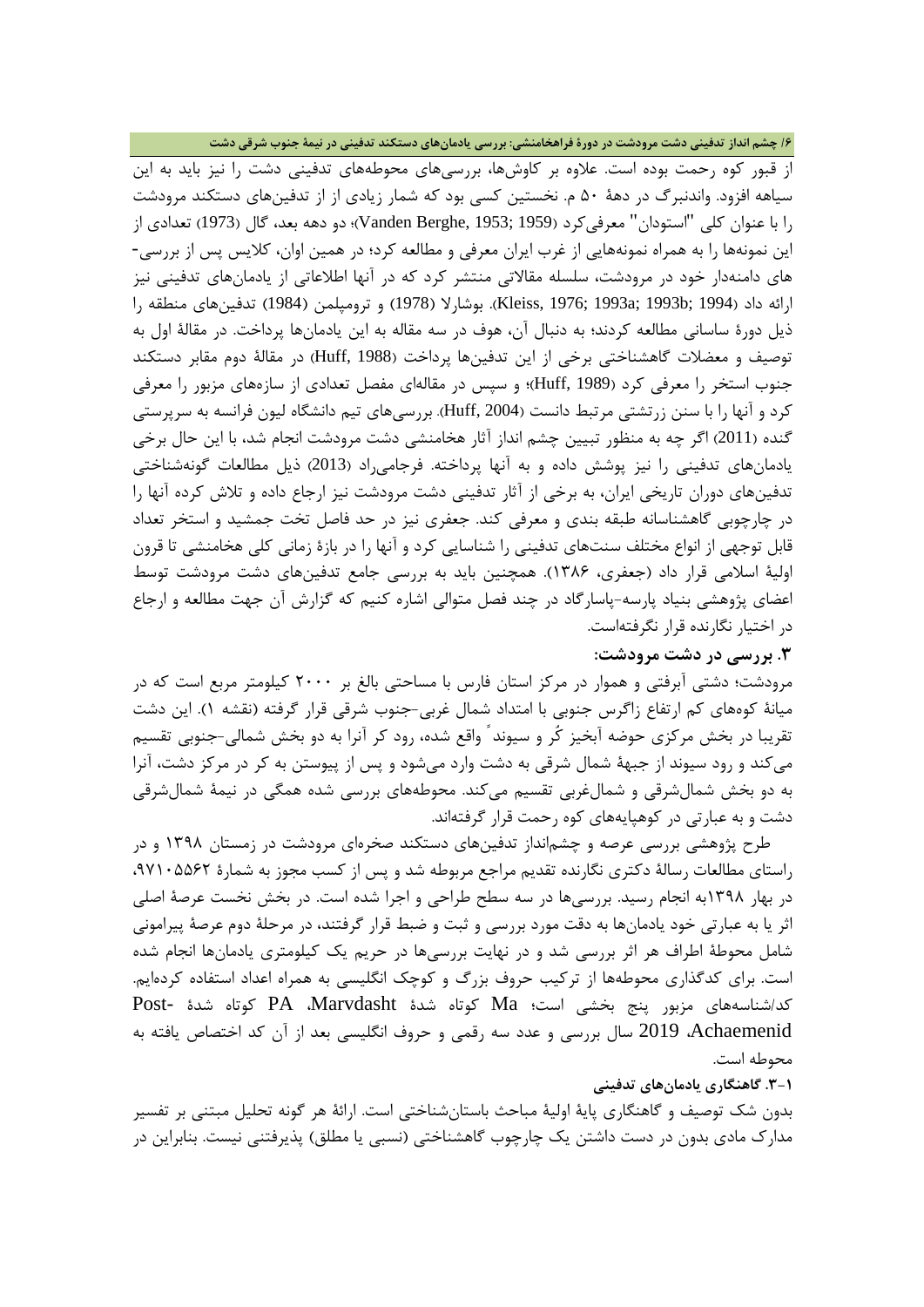# **، دورة ،13 شمارة ،2 تابستان <sup>1400</sup> / <sup>7</sup>** �نا� �طا ی �عات با�تان

مقالۀ پیش رو علاوه بر توصیف باستانشناختی مدارك تدفینی، مدارك و شواهد گاهنگاري نسبی آنها نیز ارائه خواهد شد تا مجال پرداختن به تفاسیر تاریخی هموارتر شود.

مقابر دستکند صخرهاي اغلب فاقد کتیبۀ همزمان با ساخت بنا هستند و غالبا از درون آنها مواد بر جاي باستانشناختی بسیار کمی به دست میآید، در این شرایط گاهنگاري این دسته آثار بسیار دشوار و پیچیده بوده و لازم است تا محقق براي رسیدن به گاهنگاري مقرون به واقعیت، از چندین روش در کنار هم استفاده کند. به این ترتیب، در این پژوهش نیز به منظور گاهنگاري آثار، چندین شیوه در کنار هم مورد استفاده قرار است. الف) بررسی میدانی در عرصه و شعاع صد متري اطراف آثار به منظور گاهنگاري نسبی محوطه با توجه به احتمال وجود آثار فرهنگی نظیر سفال، ساختارها یا آثار قابل تاریخگذاري ب) بررسی میدانی در حومه و شعاع یک کیلومتري اطراف مقابر به منظور شناسایی محوطههاي استقراري مرتبط و همزمان. پ) مطالعۀ شیوههاي تکنیک تراش و پرداخت صخره. ت) مطالعۀ تزیینات بکار گرفته شده و گاهنگاري تطبیقی بازة زمانی استفاده از آن شیوهها و مضامین هنري. ث) نهایتا مطالعۀ سبک ساختار مقابر و مقایسۀ آنها با نمونههاي تاریخگذاري شده.

گاهنگاري آثار با توجه به بررسی عرصه و چشم انداز آنها: محققین در سالهاي اخیر از روشهاي بدیعی براي گاهنگاري آثار یادمانی بخصوص مقابر فاقد تاریخ ساخت استفاده کردهاند. یکی از این روشها بررسی حوزة پیرامونی یا چشم انداز این دسته از آثار بوده است. در این روش باستانشناسان بهترین راه براي گاهنگاري چنین آثاري را گاهنگاري سفالهاي شاخص و قابل تاریگذاري موجود در سطح نزدیکترین محوطهها میدانند (2007 ,Köroglu(. بررسی براي یافتن چنین آثاري را باید در دو سطح عرصه و چشم انداز پیرامونی در حریم درجه دو و سه آثار انجام گیرد. در حالی که عرصه و حریم درجه یک نشاندهندة فعالیت- هاي آیینی مرتبط با مراسم مقطعی برگزار شده براي متوفی است، محوطه هاي پیرامونیتر به وضوح ممکن است شواهدي از استقرارهاي مرتبط همزمان، معابد و کاخها را آشکار کنند.

در بررسیهاي انجام شده در این تحقیق، روش نمونه برداري سفالها به صورت نمونه برداري سادة اتفاقی بوده است. در این روش نمونههاي شاخص و قابل تاریخگذاري با پیمایش بر سطح محوطهها برداشت شده و پس از طراحی فنی با محوطههاي شاخص کاوش شده از دشت مرودشت و یا سایر محوطههایی که عموماَ تاریخگذاريهاي مطلق از آنها ارائه شده مقایسه شدهاند. این محوطهها شامل تخت جمشید، دولت آباد مرودشت، تل ملیان، تل تخت پاسارگاد، جن جان، تل اسپید، تل نور آباد وکرانه هاي خلیج فارس هستند.

گاهنگاري با توجه به ابزار تراش: ابزار دندانهدار/ شانهاي، بخصوص اسکنه یا قلم دندانه دار، در دهههاي اخیر و پس از مطالعات پیگیر نیلاندر شاخص مناسبی براي گاهنگاري یادمانهاي سنگی به حساب آمده است، این ابزار که قدیمیترین شواهد استفاده از آن در پارس به کاخ اختصاصی یا کاخ P پاسارگاد و مقبرة کوروش باز میگردد (1043-1048 1991: ,Nylander (تا دورة معاصر جزو لاینفک ابزار سنگ تراشان ایرانی بوده است، با این حال چگونگی استفاده، اندازه، ابعاد و تعداد شانهها از جایی به جاي دیگر و دورهاي به دورة دیگر تفاوتهاي ظریفی وجود دارد که تا کنون چندان مطالعه نشدهاند. اگر چه محققانی چون نیلاندر اثر این ابزار و سایر فنون سنگ تراشی دورة هخامنشی را مطالعه و منتشر کردهاند (نک؛ ;1966 ;1965 ,Nylander 1970)، با این حال چنین مطالعات گستردهاي هرگز در مورد فنون سنگتراشی دورة فراهخامنشی و ساسانی انجام نشده. تنها مطالعۀ قابل توجه را مالکوم کالج در دهۀ 70 میلادي انجام داد. وي با بررسی محدودي بر روي شاخصترین آثار هنري دورة سلوکی و اشکانی، سیر تحول ابزار و فنون سنگتراشان این دوران را ردیابی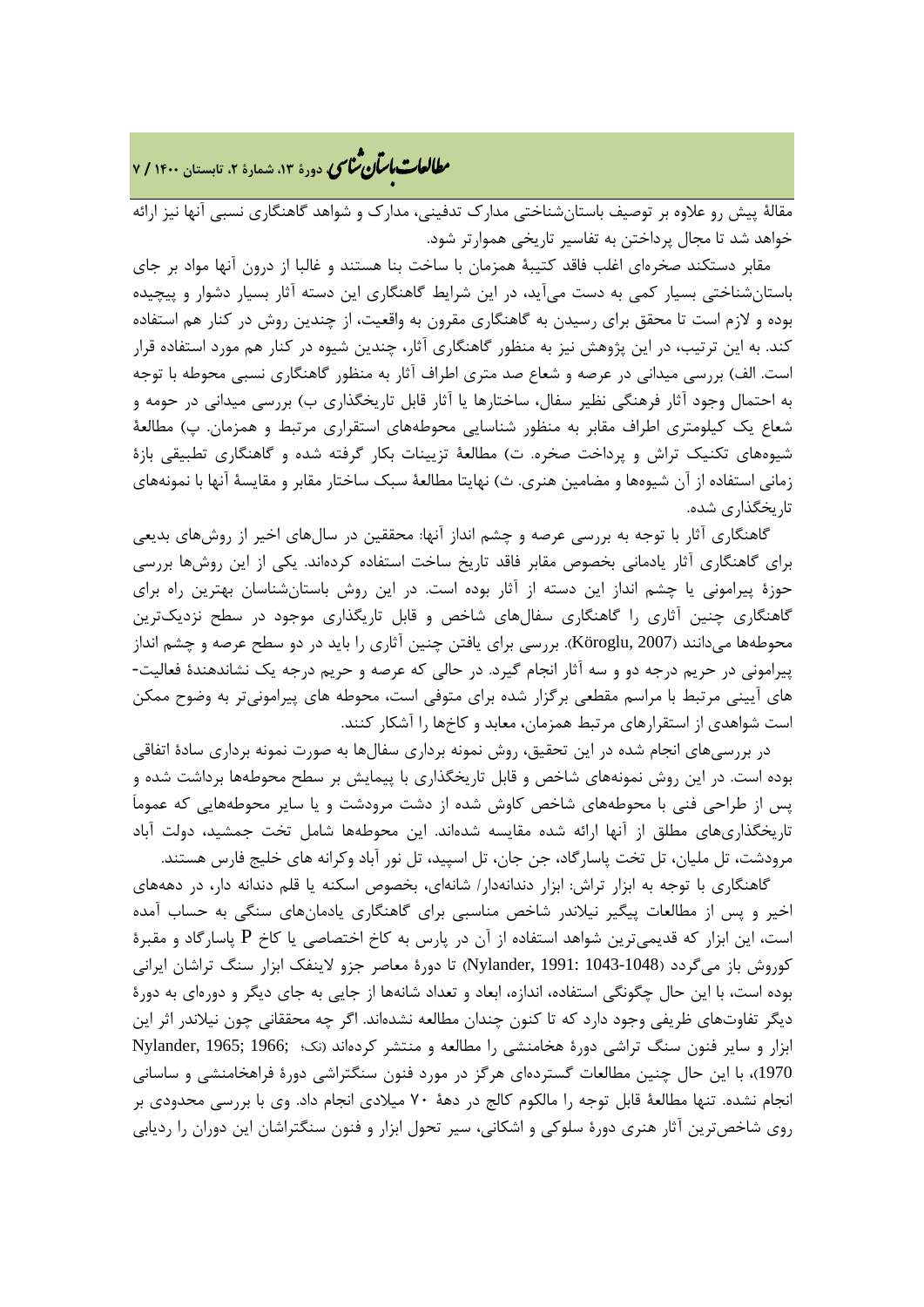**/8 چشم انداز تدفینی دشت مرودشت در دورة فراهخامنشی: بررسی یادمانهاي دستکند تدفینی در نیمۀ جنوب شرقی دشت**

کرده است. او در این پژوهش نتیجه میگیرد که استفاده از اسکنۀ دندانهدار و تکنیکهاي سوهان کاري از قرن اول میلادي کنار گذاشته شده و تنها از قرن سوم میلادي به بعد است که بار دیگر شاهد رواج استفاده از چنین ابزارهایی هستیم (1979 ,Colledge(. ممکن است این نتیجهگیري در مورد گسترة جغرافیایی پارس باستان طی دوران مورد بحث نیز صادق باشد. بنابراین پس از بررسی کامل دشت مرودشت و ثبت و ضبط نمونههاي تدفینی مدنظر، مطالعۀ میدانی ما براي شناخت ابزار دندانهدار در محدودة بررسی در اولویت قرار گرفت. براي این منظور یادمانهایی با گاهنگاري مطلق و یا نزدیک به مطلق انتخاب شدند؛ از دورة هخامنشی مقابر سلطنتی در نقش رستم و تخت جمشید و از دورة ساسانی و اوایل اسلام نیز استودانهاي کوچک کتیبه- دار و نقوش برجستۀ سلطنتی در نقش رستم و نقش رجب پایۀ مطالعات را تشکیل دادند. نتیجۀ مطالعات به شناسایی نوع ابزارهاي دندانهدار و تکنیک به کارگیري آنها در این یادمانها انجامید. سپس به مطالعۀ اثر ابزار دندانهدار مورد استفاده در مقابر کوچک محدودة بررسی پرداختیم. نتیجۀ کار، شناسایی اثر این ابزار در برخی مقابر مورد مطالعه بود که با نمونههاي ساسانی و هخامنشی مقایسه شدهاند. **.3-2 آثار بررسی شده**

.3-2-1 104 2019. .BuS .PA .Ma، محوطۀ تدفینی-استقراري تنگ زندان: بیشتر گزارشها از این محوطه تحت عنوان آخور رستم یاد کردهاند، در حالیکه آخور رستم نام محوطۀ تدفینی-استقراري مجاور است که در ادامه به آن خواهیم پرداخت. تنگ زندان محوطهاي پایکوهی با وسعت افقی حدود سه و نیم هکتارست که در فاصلۀ حدود پنج کیلومتری جنوب شرقی تخت جمشید واقع شده (نقشه ۲، شمارۀ ۱۰۴). در اینجا پنج مقبره در بدنۀ صخرهاي کوه در مساحتی به وسعت تقریبی 100 متر مربع ایجاد شدهاند. هر پنج سازه داراي ورودي مربع شکلاند که همگی در درون یک قاب حجاري شدة فرورفته ایجاد شدهاند. در بالاي ورودي اتاقک شماره دو، فضاي فرو رفتهاي حجاري شده که ممکن است براي کار گذاشتن یک قرنیز تزئینی نظیر آنچه در بالاي ورودي مقابر سلطنتی هخامنشی میبینیم باشد؛ دو طرف ورودي نمونه شماره یک، نیم ستونهایی تزئینی حجاري شده و نمونه شماره پنج سادهترین و قابل دسترسترین فضاي مجموعه است. اتاقک شماره سه نیز در سمت چپ ورودي داراي فضاي تراشیده شدهاي به عمق حدود 20 سانتیمتر است (نک؛ ,Gall Von 1974)(تصویر 1). ابعاد ارائه شده (به متر) براي اتاقکهاي دستکند تدفینی در تنگ زندان به شرح زیر است (عبدي، :(٧٧١ : ١٣٨۴

تنگ زندان یک: 2,1 عرض، 1,9 عمق، 1,1ارتفاع؛ تنگ زندان دو: 1,5 عرض، 1,45 عمق، 1 ارتفاع؛ تنگ زندان سه: 2,25 عرض، 1,8 عمق، 1,07 ارتفاع؛ ابعاد فضاي تدفین سمت چپ در اتاقک تدفین: 1,8 طول، 1,25 عرض، 0,20 عمق؛ تنگ زندان چهار: 1,8 عرض، 2,1 عمق، 1,5 ارتفاع؛تنگ زندان پنج: 0,90 عرض، 0,95 عمق، 1 ارتفاع

نحوة تراش و مطالعات تطبیقی در مقبرة یک و پنج: اگر چه به سبب عدم وجود امکانات صخره نوردي قادر به بازدید از مقابر دو و سه و چهار نشدیم با اینحال توانستیم مقابر شماره یک و پنج را از نزدیک مطالعه کنیم. مقبرة یک، پرکارترین نمونۀ تدفینی در این مجموعه و مشتمل بر اتاقک تدفین سادهایست که 2/9-2/8 متر عرض، 2/2-1/9 متر عمق و 1/14-1/1 متر ارتفاع دارد. این مقبره در مقابل ورودي ایوان کوچکی دارد که ورودي مقبره در میانۀ آن با ابعاد 1/1 متر بلندا و 0/97 متر عرض قرار گرفته است. در دو سوي آن دو نیم ستون متصل به صخره به صورت قرینه تراش داده شده که داراي پایۀ مکعبی است که ساقۀ ستون مستقیما بر روي آن قرار گرفته و تا ارتفاع 120 سانتیمتري بالا میرود. سرستونها به شکل دو گاو پشت به هم داده هستند. نماي بیرونی مقبره دچار فرسایش شدیدي شده و علاوه بر اینکه بخشهاي زیادي از تزئینات آسیب دیدهاند، مطالعۀ اثر ابزارها نیز امکان پذیر نیست، این نیم ستونها اگر چه تقلیدي از نیم ستونهاي آرامگاه-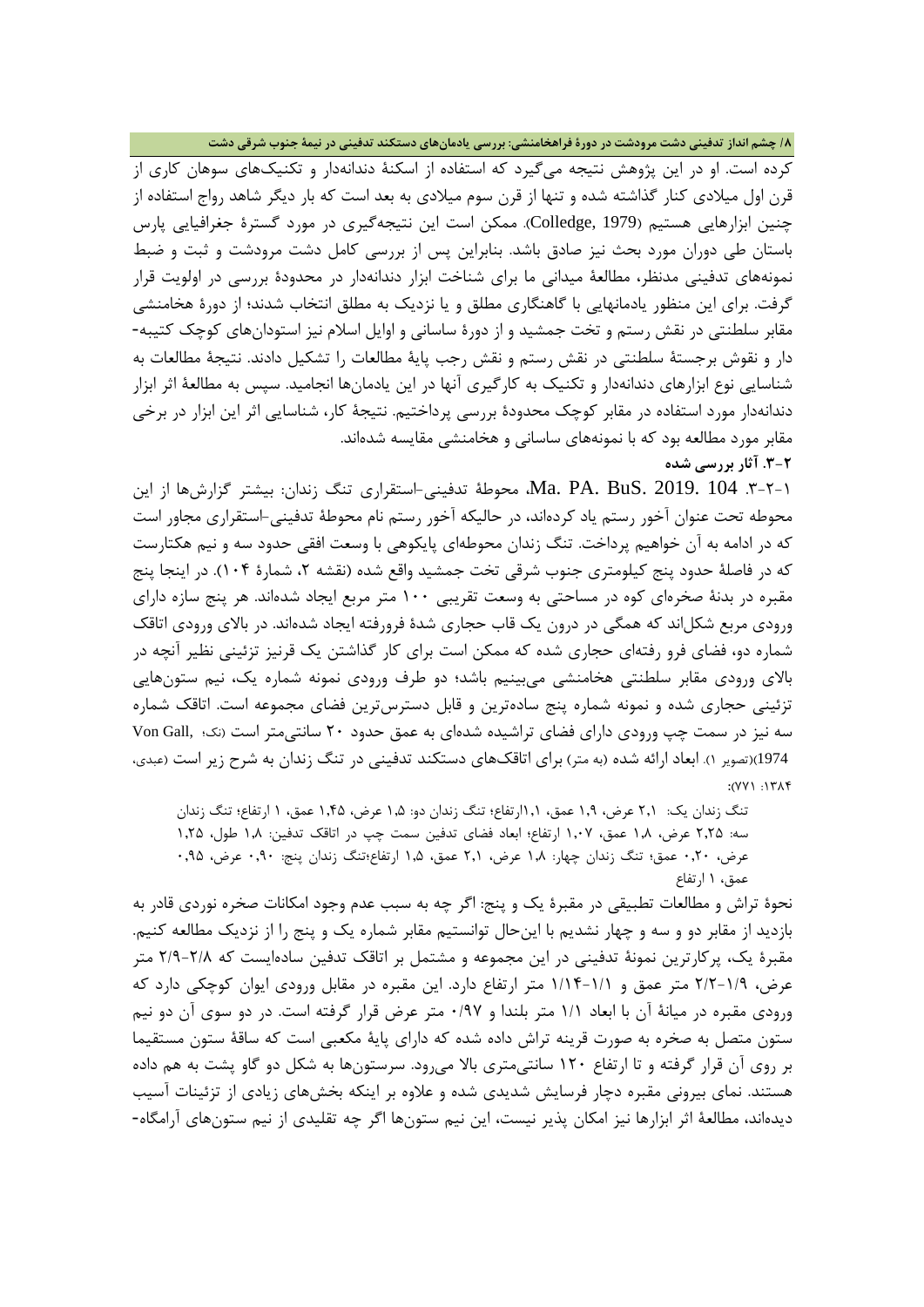### **، دورة ،13 شمارة ،2 تابستان <sup>1400</sup> / <sup>9</sup>** �نا� �طا ی �عات با�تان

هاي سلطنتی هخامنشی هستند، اما جزئیات تکنیکی و اسلوب معماري بسیار متفاوت با آنهاست و شیوة اجراي فنی آنها نیز از نمونههاي سلطنتی نازلتر است. این سر ستونها آشکارا با نمونههاي فراهخامنشی از ایران و گرجستان قابل مقایسهاند (عسکری چاوردی، ۱۳۹۱: ۱۶۵-۱۶۳؛ ۱۷۶-۱۷۴؛ Winfried and Andrei, 1995: 174 .Abb 170,(. اتاقک تدفین با کلنگ سنگتراشی و اسکنۀ نوك تیز بزرگ تراش داده شده و در قسمت- هایی نظیر سر در ورودي براي پاکتراش کردن سطح (جهت چفت شدن درب سنگی) از ابزار ظریفتر نظیر اسکنۀ نوك تیز ظریف و ابزار شانهاي یا دندانهدار استفاده کردهاند. در کف ورودي اتاقک، نیمدایرهاي به عرض حدود 15 سانتیمتر و عمق 5 تا 15 سانتیمتر تراش داده شده که به انضمام فرورفتگیهاي لولایی بالا و پایین هر دو سمت ورودي شیوة چفت و بست در را نشان میدهند که شباهت زیادي به آرامگاههاي سلطنتی هخامنشی دارد. محفظۀ تدفینی شمارة پنج (تصویر 1) در پایینترین سطح صخره ایجاد شده و مشتمل بر یک ورودي مستطیلی به ابعاد 100×90 سانتیمتر است که احتمالا به وسیلۀ یک تخته سنگ یکپارچه پوشیده میشده. اتاقک تدفین در پشت آن با ابعاد 120 سانتیمتر عرض، 70-60 سانتیمتر عمق، و 110 سانتیمتر ارتفاع است. این اتاقک در اصل نیمدایره ایست که اگر چه میتواند یک جسد را به صورت جمع شده در خود جاي دهد اما با نمونههاي چهارگانۀ دیگر به لحاظ شکل، ابعاد و ابزار تراش متفاوت است. بررسی محدودة پیرامونی اثر: عرصۀ این محوطۀ تدفینی مملو از آثار مدفونی است که نشاندهندة محوطهاي در پیرامون تدفینها به وسعت حدود پنج هکتارست. از این عرصه سفالهاي شاخص دوره فرا هخامنشی بخصوص نمونه- هاي مشابه با اواخر این دوره و نیز سفالهاي اوایل دوره ساسانی به دست آمده است (شکل ،1 شمارة 2).

در بررسیهاي بیشتر در شعاع یک کیلومتري مقابر نیز علاوه بر محوطۀ آخور رستم که در ادامه به آن میپردازیم، محوطۀ تاریخی بزرگی در فاصلۀ 500 متري جنوب غربی مقابر کشف شد. این محوطۀ استقراري با وسعت کنونی حدود هفت هکتار تنها بخش باقی مانده از یک استقرار بزرگ مقیاس تاریخی است که باغات و زمینهاي کشاورزي و منازل مسکونی آنرا تخریب کردهاند. جادة آسفالته بین دو محوطۀ پیش گفته فاصلا انداخته و بی شک بخشهایی از محوطهها را تخریب کرده است. تمامی سفالینههاي مکشوفه از این محوطه با سفالینه هاي هخامنشی و فراهخامنشی قابل مقایسه است. در حال حاضر براي این محوطه با توجه به مطالعات تطبیقی، میتوان تاریخی بین اواخر دوره هخامنشی تا اواخر قرن دو میلادي را در نظر گرفت (شکل ،1 شمارة 1). احتمالاَ ساخت مقابر تنگ زندان نیز، اندکی پس از آغاز استقرار در محوطه شروع شده و تا پایان دوران فراهخامنشی ادامه یافته است. در اولین بررسیها، هرتسفلد (37-38 1935: ,Herzfeld (و واندنبرگ (45 1959: 1953:6-7, ,Berghe Vanden (این یادمانها را استودانهاي غیرسلطنتی هخامنشی و با قید احتمال پس از آن دانستند. بعدها فونگال آنها را با قطعیت به دورة فراهخامنشی تاریخگذاري کرد و فضاهاي تدفینی را نمونههایی بین دو شیوهٔ اتاقک تدفین و استودان دانست (28 :67-1966 1974: 143; Von Gall, 1974: هوف سپس این پیشنهاد را مطرح کرد که در این نمونهها تغییرات ساختاري به سوي استودانهاي طاقچهاي قابل ردیابی و اثبات است (595-592 2004: ,Huff(. مطالعات جدید علاوه بر تایید این نتیجه گیري، شواهد گاهشناختی متعددي را اضافه میکند. شواهد گاهشناختی در مقابر مطالعه شده، شامل اثر ابزار تراش و تکنیک حجاري، مشابهتهاي سبکی با مقابر سلطنتی هخامنشی و شیوة تزئین و اسلوب اجراي هنري به انضمام بررسیهاي پیرامونی اثر است.

.3-2-2 A.2019.105Bus.PA.Ma، مقبرة آخور رستم (تصویر 2): یا طبق آنچه اهالی میگویند؛ "آخور اسب ننۀ رستم"، مقبرة دستکند صخرهاي در فاصلۀ یک کیلومتري غرب تنگ زندان است. در گزارشهاي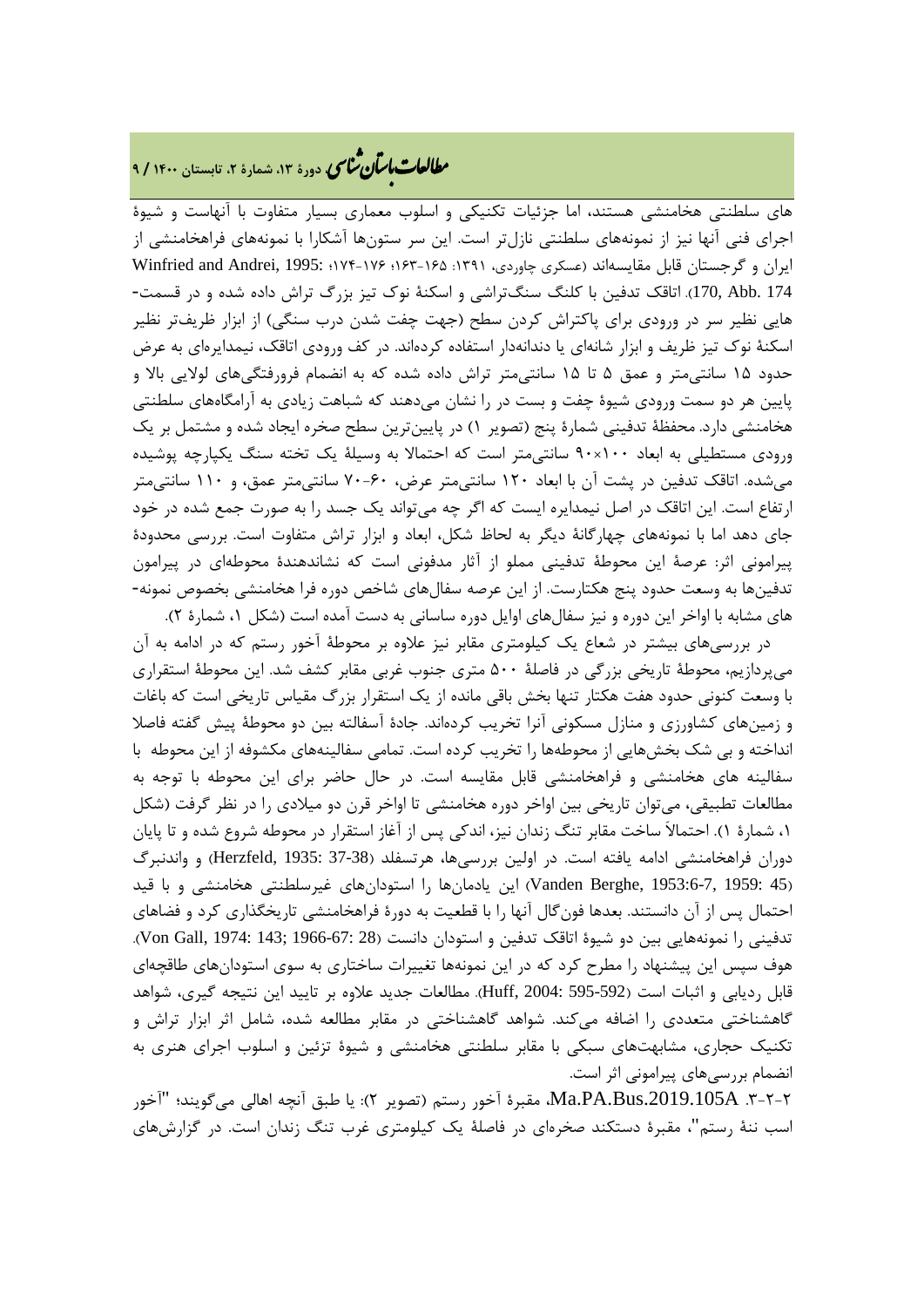**/10 چشم انداز تدفینی دشت مرودشت در دورة فراهخامنشی: بررسی یادمانهاي دستکند تدفینی در نیمۀ جنوب شرقی دشت**

باستانشناسی اغلب نام این محوطه را به محوطۀ شرقی یعنی تنگ زندان داده و از توجه به این یادمان به کلی غافل شدهاند. تنها اطلاعات منتشر شده دربارة این یادمان، اشارة کوتاه کلایس در انتهاي مقالهایست که به محوطههاي اطراف استخر میپردازد (188-189 1994: ,Kleiss(. بدین ترتیب اطلاعاتی که در پی میآید اولین گزارش مبسوط منتشر شده از بررسی این یادمان در بافت باستانشناختی آن خواهد بود.

آخور رستم اتاقکی تدفینی است که در یک بلوك بزرگ صخرهاي مجزا در کنارة جادة آسفالتۀ تخت جمشید-آسماعیل آباد و در کوهپایۀ کوه رحمت قرار گرفته است. تخته سنگ مزبور در نماي جنوب شرقی که ورودي مقبره در آن قرار دارد به شکل تقریبی یک لوزي است که هر یک از اضلاع آن حدود 4 متر است. دهانۀ ورودي به شکل طاق هلوچین کند با ارتفاع 132 و عرض مقطع حدود 120-100 سانتیمتر است. نکتۀ بدیع در ساخت ورودي این مقبره، طراحی آن به شکلی است که احتمالأ در دو مرحله مسدود میشده، بنابراین میتوان از یک درب دوجداره در اینجا سخن گفت. در نماي ورودي، مشابه تمامی آرامگاههاي دیگر، قطعه سنگ یکپارچهاي در داخل دهانه جا میگرفته که با منگنههاي فلزي یا به اصطلاح بستهاي آهنی ظریفی در بدنۀ ورودي چفت میشده است. درب پشتی یا دوم اتاقک به شیوة بدیعی بسته میشده است؛ در این جا با حفر مستطیلی در سقف اتاقک و نزدیک به سر در، امکان جا دادن یک قطعه سنگ یکپارچه به صورت کشویی از بالا فراهم شده است. پس از قرار دادن تخته سنگ در ریل بالاي ورودي مقبره و فشار آن به سمت پایین، قسمت پایین این درب سنگی نیز درون آستانهاي به عمق حدود 10 سانتیمتر جاي میگرفته است. فضاي داخلی مقبره اتاقکی تقریبا مستطیلی است که به سمت داخل مقبره از عرض آن کم میشود (تنگتر میشود). طول یا عمق اتاقک حدود170 سانتیمتر و ارتفاع آن در ورودي 130 و در انتها کمتر از 70 سانتیمتر است که در نماي مقطع شباهت بسیاري به سکوهاي تدفین آرامگاههاي سلطنتی دارد.

ابزار تراش: فضاي بیرونی مقبره نسبتأ پاکتراش بوده ولی امروزه فرسایش طبیعی و نقر انواع نقوش و یادگاريها به آن حالتی زمخت داده است. براي صاف کردن این بخش فقط از تیشه، چکش نوك تیز و قلم نوك تیز استفاده شده. وضعیت داخل مقبره اندکی متفاوت است و مشابه غالب نمونههاي غیرسلطنتی، پاکتراش نشده و براي تراش این قسمت از کلنگ نوك تیز و نیز اسکنۀ بزرگ نوك نیز استفاده کردهاند. مهم- ترین اثر ابزارها در قسمت درگاههاي ورودي دیده میشود. استفاده از اسکنۀ نوك تیز ظریف و متوسط، اسکنۀ دندانه دار ظریف و متوسط، و قلم نوك تیز در این قسمت به وضوح دیده میشود. بررسیهاي پیرامون این اثر، شواهدي از محوطهاي در غرب و جنوبغربی را نشان میدهد که به شدت تخریب شده و تنها دو هکتار آن قابل تشخیص است. بررسیها همچنین در محوطۀ شمالشرقی و به فاصلۀ 10 تا 200 متري یادمان، شواهدي از یک محوطۀ کوهپایهاي را آشکار کرد که در مخروط درة مقابل واقع شده و علاوه بر سفالهاي پیش از تاریخ و اسلامی (30 درصد سفالینه ها)، ما بقی یافتههاي سطحی آن را سفالهاي قابل تاریخگذاري به دورة هخامنشی و فراهخامنشی تشکیل میدهند. (شکل ،1 شمارة 3). کلایس با اذعان به دشوار بودن ارائۀ گاهنگاري براي این بنا، صرفأ با توجه به سر در قوسدار، تاریخ فرا هخامنشی را براي این بنا پیشنهاد داده است (188-189 1994: ,Kleiss(. مطالعات حاضر شواهد دیگري را به نفع این گاهنگاري عرضه میکند. الف) مقطع طولی و نماي کلی دهانۀ مقبره مشابه با سکوهاي تدفینی در مقابر سلطنتی هخامنشی بخصوص مقبرة خشایارشاست با این تفاوت که در اینجا فضاي تابوتی تدفین وجود ندارد و از کل فضا براي تدفین استفاده کرده اند ب) شیوة کشویی بسته شدن درب مقبره در اینجا مشابه شیوهایست که در سازة آبی سنگ دختران از دورة هخامنشی دیدهایم ج) اثر ابزار دندانه دار متوسط (مشخصۀ دورة فراهخامنشی) در مقبره به وفور قابل مشاهده است د) بررسی پیرامون اثر شواهدي از محوطههاي استقراري هخامنشی (؟) و فراهخامنشی را نشان میدهد. با تجمیع شواهد بالا اگر چه باید تاریخ هخامنشی را نیز محتمل دانست اما از آنجا که در ادامۀ مقاله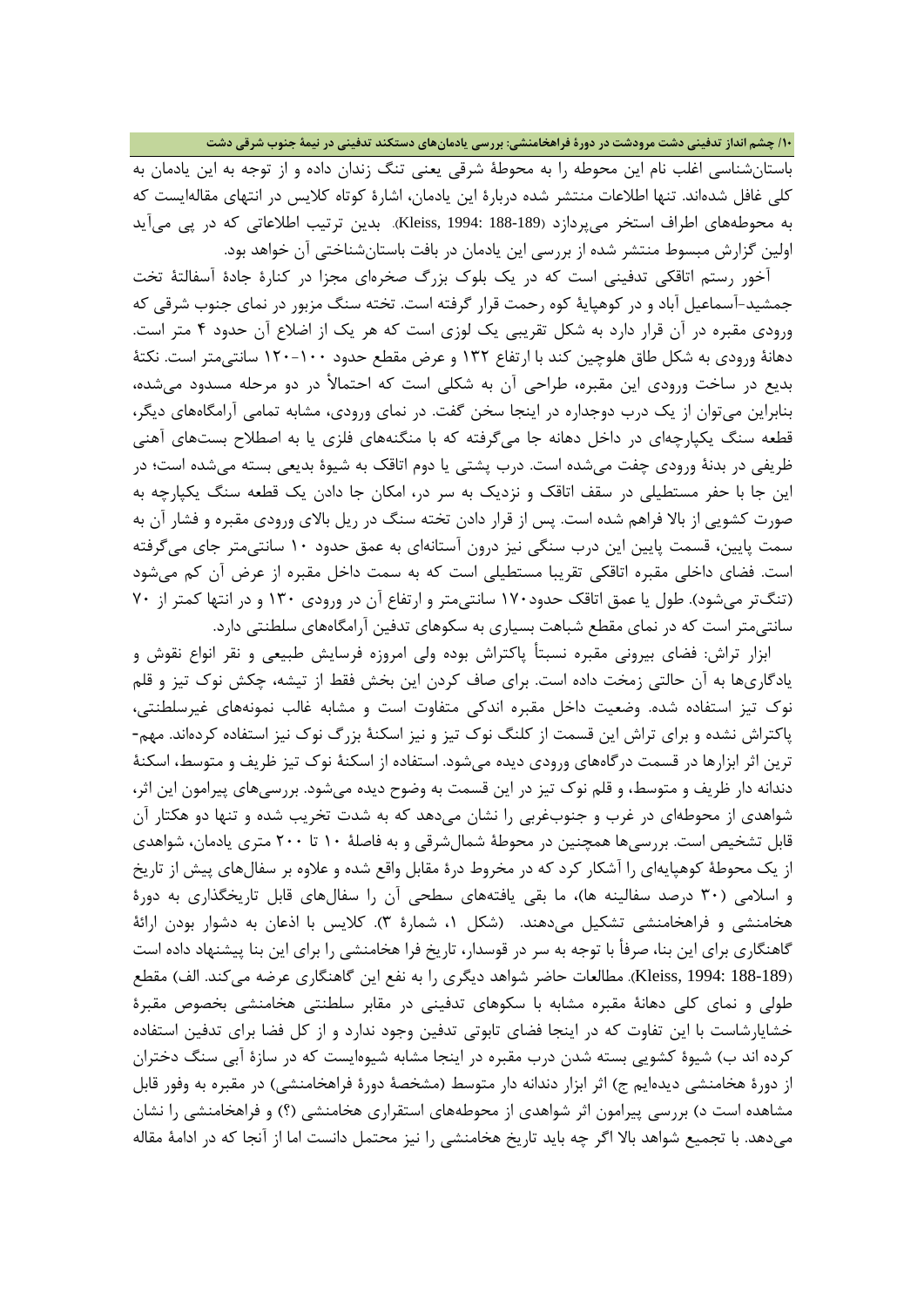## **، دورة ،13 شمارة ،2 تابستان <sup>1400</sup> / <sup>11</sup>** �نا� �طا ی �عات با�تان

در نفی امکان چنین برداشتی استدلال خواهیم کرد از تکرار آن در اینجا پرهیز کرده و بنابراین محتملترین تاریخ براي گاهنگاري این یادمان را دورة فراهخامنشی میدانیم.

.3-2-3 L-A .2019.106Bus.PA.Ma، محوطۀ برزن شمالی تخت جمشید: محوطۀ بزرگی در شمال- غربی صفۀ تخت جمشید است که به محوطههاي غربیتر نظیر معبد موسوم به فرترکه، محوطۀ بزرگ غربی این معبد، گورستان چشمه و سایر آثار موجود تا تل جلیان پیوسته است. تراکم بسیار بالاي آثار مشهود و مدفون در این محدوده که تنها بخشهاي بسیار محدودي از آن کاوش شده، نشاندهندة وجود ساختارهاي بسیار گستردة تدفینی، یادمانی، مسکونی، به انضمام معادن، محوطههاي کارگاهی\_ صنعتی، کانالها و سازه هاي آبی است که متعلق به دوران هخامنشی و غالبا فراهخامنشی هستند ( ;185-235 2011: ,Gondet 2018 .al et Gondet همچنین براي کسب اطلاعات جامع از کتابشناسی فعالیتهاي باستانشناسی انجام شده در این محوطه نک؛ 2017 ,Callieri and Chaverdi Askari(. باستانشناسان از این محدوده با عنوان بخشی از محوطۀ سلطنتی یاد کردهاند که احتمال دارد گسترة آن در دورة هخامنشی و پس از آن تا نقش رستم میرسیده (2012 .Gondet, 2011: 164; Boucharlat et al) و در دورهٔ فراهخامنشی بخش مسکونی شهر پارسه بوده .(Gondet et al., 2018: 27) است

الف) B.2019.106Bus.PA.Ma، اتاقک تدفین برزن شمالی (تصویر 1): به فاصلۀ 520 متري زاویۀ شمالشرقی سکوي تخت جمشید و در انتهاي درة کوچک مرکزي در برزن شمالی یک اتاقک کوچک صخره- اي در دیوارة عمودي صخره ساخته شده است. در مورد این اتاقک بجز طرح کلایس هیچ اطلاعات دیگري منتشر نشده است (10 .Abb 139, 1976: ,Kleiss(. دهانۀ ورودي، چهار ضلعی نزدیک به مربعی است که 70×65 سانتیمتر است که سه جهت بالا، چپ و راست آنرا با تراش قابی به عرض 20 سانتیمتر و عمق حدود 2 سانتیمتر زینت دادهاند. آستانۀ درب ورودي حدود20 سانتیمتر عرض دارد و 8 سانتیمتر بالاتر از کف اتاقک است، به همین ترتیب شیاري با عرض 20 و عمق 7-6 سانتیمتر در کنار آستانۀ ورودي نقر شده که از آن براي جا انداختن درب سنگی فضا استفاده میشده است. آثار لولاي تراشیده شده در بالا و پایین همین بخش نشان میدهد که درب چپ گرد و یک لنگهاي بوده است. اتاقک مزبور 120 سانتیمتر طول، 73 سانتیمتر عرض و 70تا 80 سانتیمتر ارتفاع دارد. آثار ابزار دندانهاي در برخی قسمتها بخصوص اطراف سر در ورودي مشاهده شد.

ب) C.2019.106Bus.PA.Ma، مقبرة دستکند صخرهاي (تصویر 1): در منتهی الیه ضلع غربی لبۀ درة برزن شمالی، چند صخرة منفک از کوه بر روي دامنه قرار دارد. فاصلۀ آنها تا نزدیکترین نقطه به سکوي تخت جمشید حدود 980 متر است. بر ضلع عمودي صخرة بزرگی به ارتفاع حدود پنج متر در اینجا اتاقکی در دل صخره تراشیده شده است که بی شک کاربرد تدفینی داشته. کلایس در بررسی کوهپایۀ رحمت آن را دیده و بطور بسیار مختصر ابعاد ورودي، محل قرارگیري و یک طرح از آن ارائه داده اما پس از او هرگز مورد بررسی قرار نگرفته است (10 .Abb 139, 1976: ,Kleiss(. دهانۀ ورودي اتاقک رو به جنوبغربی و مشتمل بر مستطیلی به ابعاد 80×68 سانتیمتر است که بیش از 2/5 متر بالاتر از سطح پایۀ صخره قرار دارد. اطراف دهانۀ ورودي را دو قاب مستطیلی حجاري شده به صورت پلکانی فراگرفته که تمامی سطح آن پاکتراش شده و اثر تیشۀ دندانهاي در بخشهاي سالم به وفور دیده میشود. در آستانۀ ورودي، مستطیلی با ابعاد 40×10 و عمق متوسط 10 سانتیمتر دیده میشود که محل قرارگرفتن نرینگی پایۀ درب سنگی بوده است. اطراف دهانۀ ورودي همچنین در سه جانب (بالا، چپ و راست)، حفرههایی وجود دارد که محل قرارگیري منگنههاي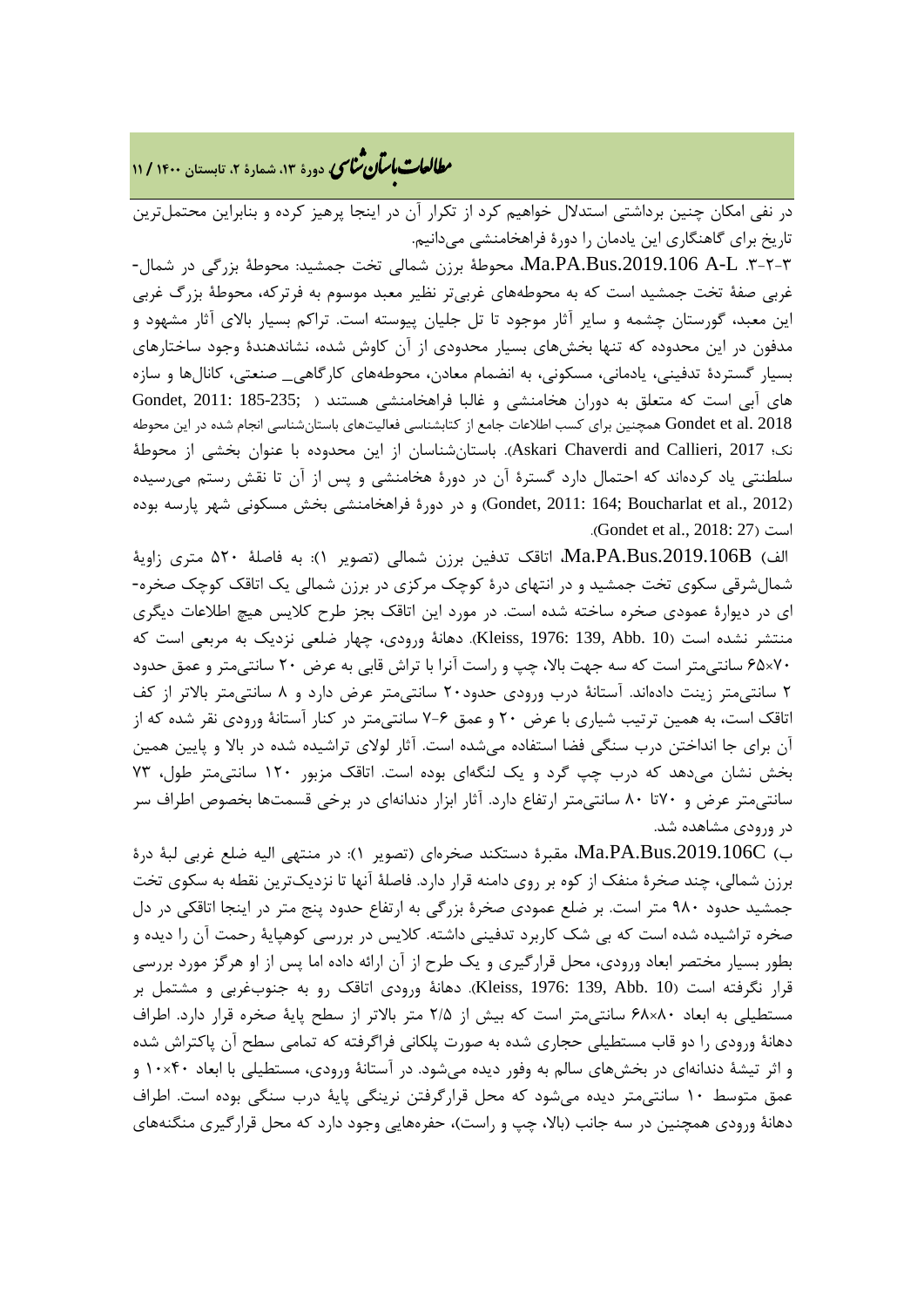**/12 چشم انداز تدفینی دشت مرودشت در دورة فراهخامنشی: بررسی یادمانهاي دستکند تدفینی در نیمۀ جنوب شرقی دشت**

فلزي براي چفت و بست درب سنگی مقبرهاند. اتاقک تدفین این مقبره، فضایی با ابعاد حدود 125×150 با ارتفاع متوسط 80 سانتیمتر است که کاملا به صورت زبره تراش رها شده است.

ج) L.2019.106Bus.PA.Ma: ارزیابیهایی کوتاه بر یک بناي ناشناخته (یک مقبره ؟): هرتسفلد در بررسیهاي پیرامون تخت جمشید در منتهی الیه برزن شمالی، درگاهی سنگی با نقش دو ملازم/خدمتکار را یافت. این درگاه شبیه نمونههاي موجود در بناهاي روي صفه و قطعا هخامنشی بود (33 1929: ,Herzfeld(. کاوشهاي بعدي او در اطراف همین درگاه که هیچگاه نتایجش را منتشر نکرد نشان داد که این درگاه بر روي هیچ شالودة مستحکمی استوار نیست و مستقیما بر روي قطعات بزرگ سنگهاي تراشیدهاي استوار است که روزگاري آنرا از بناهاي بالاي سکوي تخت جمشید به اینجا منتقل کرده بودند ( .fig 55-56, 1953: ,Schmidt G,F,E 17(. مرمتگران ایتالیایی تخت جمشید بعدها کشف کردند که این درگاه و سنگ آستانۀ زیر آن متعلق به اتاق شمال غربی کاخ تچر است و آنرا به همراه سایر قطعاتی که از قصر ابونصر آورده بودند در جاي اصلی خود قرار دادند (55 1972: ,Tilia(. از بناي مزبور بدون اینکه هیچ گزارش یا تحلیل باستانشناختی در دست باشد، امروزه تنها گودال بزرگی در منتهیالیه شمالی برزن شمالی و فاصلۀ 430 متري تختگاه دیده میشود. بررسیهاي ژئوفیزیک در دو دهۀ گذشته در محدودة پایکوهی برزن شمالی منجر به معرفی هیچ محدودة استقراري یا ساخت و سازهاي پیوسته نشده است، بنابراین این بناي از دست رفته احتمالا تک بناي منفردي بوده است که در مرکز یک بافت گستردة تدفینی ساخته شده. اندازة کوچک بنا، عدم پیوستگی با آثار دیگر، قرار گرفتن آن در بافتی تدفینی و نیز شیوة ساخت غیر مستحکم و بدون پی یا شالوده که بطور ضمنی نشاندهندة غیر مسکونی بودن آنست؛ همگی این احتمال را مطرح میکنند که در اینجا با بنایی تدفینی سر و کار داریم. این بنا میتوانسته هم در ارتباط با مراسم تشییع جنازه و سایر رسوم پیوسته با تدفین مردگان عمل کرده باشد و هم خود به مثابۀ یک مقبرة کوچک آزاد ساخته شده باشد. گاهنگاري این بنا با توجه به استفادة مجدد از مصالح کاخهاي تخت جمشید، بدون شک در دورة فراهخامنشی قرار میگیرد.

.3-2-3-1 گاهنگاري مقابر برزن شمالی: در اینجا غالب شواهد گاهشناختی آشکارا شواهدي از دورة فراهخامنشی را ارائه میکند. الف) این یادمانها در نزدیکی معادن سنگ هخامنشی قرار دارند، بنابراین ساخت آن باید پس از متروك شدن معدن صورت گرفته باشد. ب) در این مقابر اثر ابزار شانهاي یا دندانهدار به وفور مورد استفاده قرار گرفته است. اثر ابزار مزبور از نمونههاي مطالعه شدة هخامنشی زمختتر است با این حال تفاوت آشکاري با اثر همین ابزار در استودان هاي کتیبه دار و نقوش برجستۀ مطالعه شدة ساسانی دارد. این شاهد نشان میدهد که بنا به احتمال در دورهاي نزدیک به دورة هخامنشی ساخته شده. ج) در این مقابر مطالعۀ شیوة بسته شدن در، در عین شباهت به نمونههاي هخامنشی، مرحلۀ جدیدتري را نشان میدهند.

استراتژي بررسی ما در اینجا به دلیل وسعت بسیار زیاد محوطه و چند دورهاي بودن آن به محوطههاي کوچک شعاع 100 متري اطراف آنها محدود شد. با توجه به عدم وجود سفالینههاي شاخص هخامنشی و ساسانی در محوطۀ اطراف این یادمانها و در عوض کشف تعدد قابل ملاحظهاي از نمونههاي شاخص فراهخامنشی (شکل ،1 شمارة 4/1 و 4/2)، میتوان گاهنگاري این بناها را با احتمال بیشتري در دورة فراهخامنشی مدلل کرد. به علاوه تمامی این یادمانها در بافت متراکمی از آثار فراهخامنشی قرار گرفتهاند. معبد فرترکه و محوطۀ بسیار بزرگ شمالی آن، بناي کوچک ساخته شده با استفاده از مصالح کاخهاي هخامنشی، چند نقش برجستۀ کوچک آیینی (جعفري، :1386 194-200) و گورستان چشمه در این محدوده همگی شواهدي از دورة فراهخامنشی ارائه کردهاند. به این مدارك میتوان کتیبههاي یونانی در معادن سنگ استفاده شده در محوطه را نیز اضافه کرد؛ نمونه هایی که هم گاهنگاري هخامنشی و هم فراهخامنشی براي آنها مدلل شده است (براي اطلاعات بیشتر نک: ,Razmjou and Curtis ; 31-36 1966: ,PuglieseCarratelli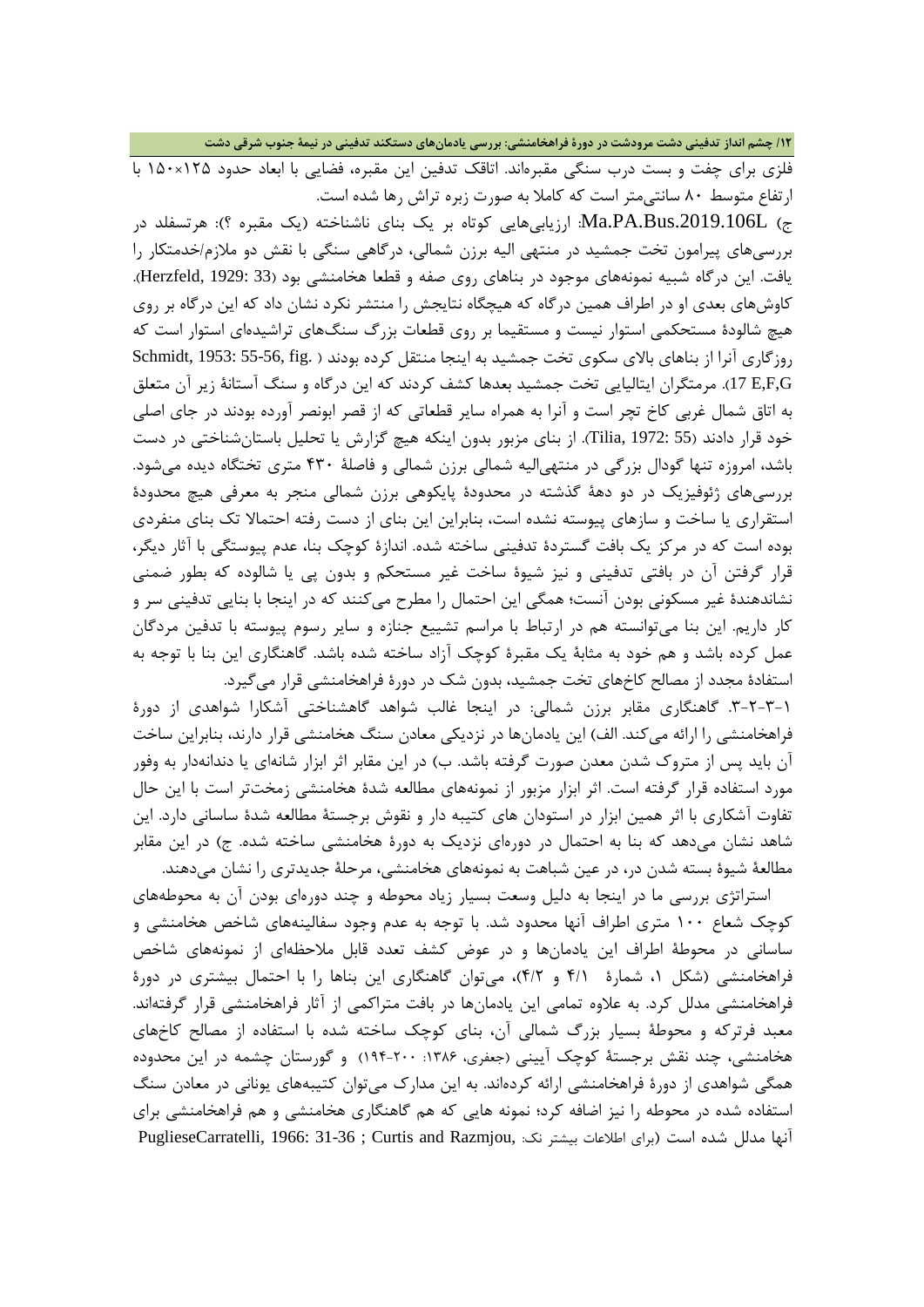## **، دورة ،13 شمارة ،2 تابستان <sup>1400</sup> / <sup>13</sup>** �نا� �طا ی �عات با�تان

159-160 2015: ,Pompeo; 54 2005:(. بنابراین، گاهنگاري یادمانها با توجه به چشم انداز آثار میتواند با احتمال بسیار قوي در طول دورة فرا هخامنشی قرار گیرد.

.3-2-4 A.2019.108Bus.PA.Ma، محوطۀ تدفینی دشت گوهر؛ مقابر لانه طاووس (تصویر 2): با دور زدن دامنههاي غربی کوه رحمت و چرخش به سمت شمالغربی، آثار مهمی از دوران تاریخی در این کوهپایه دیده میشوند که نقش رجب و دامنههاي جنوبی شهر استخر در این میان مهمترین آثار شناخته شده هستند. سایر آثار موجود شامل چندین محوطۀ برداشت سنگ آهک (معدن)، بقایایی از کانال آب استخر\_برزن شمالی و نیز چند یادمان تدفینی دستکند است که کمتر به آنها توجه شده.

مهمترین عارضۀ باستانشناختی در دشت گوهر بناي هخامنشی موسوم به تخت رستم یا تخت گوهر است. این بناي یادمانی شامل سازة مطبق ساخته شده از سنگهاي خشکه چین مشابه پایۀ آرامگاه کوروش و یا کعبۀ زرتشت است (براي آشنایی بیشتر نک؛ رستمی، 1394 ;2010 ,Boucharlat and Bessac(. علاوه بر آن در این محدوده بقایایی از یک کاخ هخامنشی شناسایی شده است (200-204 :a1974 ,Tilia(. بدین ترتیب دشت گوهر یکی از محوطههاي سلطنتی هخامنشی محسوب میشود که ممکن است کارکردي آیینی داشته و یا به عنوان یک پردیس سلطنتی عمل میکرده (20 .Trümpelmann, 1988: 103 and Abb. 13, 20). در محدودهٔ پایکوهی مجاور تخت گوهر چندین معدن سنگ هخامنشی قرار دارد که از اهمیت آن در دورة هخامنشی حکایت دارد. اینکه آیا از این معادن براي ساخت و سازهاي سلطنتی دشت گوهر استفاده شده یا نه هنوز اطلاعی نداریم و این فرضیه نیازمند انجام مطالعات آزمایشگاهی و سنگ شناسی است اما با توجه به فاصلۀ کم حدود 500 متري این محوطه ها که میتوان از آن با عنوان محوطههاي سلطنتی یاد کرد،. احتمال ارتباط این دو محوطه منتفی نیست. کوهپایۀ دشت گوهر به چهار دره از جنوب به شمال تقسیم میشود که در دامنه- هاي آنها معادن سنگ هخامنشی شناسایی شده است. سومین دره از جنوب در برگیرندة یک معدن بزرگ سنگ و تعدادي اتاقک دستکند تدفینی است که در عرصۀ همین معدن شکل گرفتهاند. فاصلۀ خطی این دره تا بناي تخت رستم/تخت گوهر حدود 850 متر، فاصلۀ آن تا تخت جمشید حدود 3500 متر و فاصلهاش تا نقش رستم حدود 3200 متر است. در درة کوچکی که امروز پشت رستوران لانه طاووس قرار گرفته بلوكهاي سنگ متصل به کوه یا منفردي دیده میشود که بقایاي یک معدن متروك هخامنشی تشخیص داده میشود. در اثر برداشت سنگ در ارتفاع حدود 30 متري از بستر دره تراسهاي مطبقی به وجور آمده که در دیوارة عمودي یا سطح و رویۀ افقی برخی از از آنها فضاي کافی و مناسب براي ساخت تدفینهاي دستکند فراهم شده است. بدین ترتیب سه اتاقک دستکند در اینجا ایجاد شده که در ادامه به معرفی آنها میپردازیم.

مقبرة یک: در جانب شمالی دره و ارتفاع حدود 20 متري از کف دره با دهانۀ رو به جنوب قرار گرفته و حدود 150 سانتیمتر بالاتر از صخرة پایه تراشیده شده است. ابعاد ورودي 70×90 سانتیمتر است که در قسمت داخلی آن لولاي تراشیده شده در جوانب بالا و پایین سمت راست به انضمام شیاري به طول 50 و عمق حدود 7 سانتیمتر نشان میدهد که درب آن سنگی و راست گرد بوده است. در جوانب پاکتراش شدة ورودي آثار رنگ قرمز-صورتی قابل مشاهده است که امکان دارد بقایاي یک چسب درزگیر یا ملات خاص براي محکم کردن درب سنگی باشد. فضاي داخلی اتاقک کمی بیش از دو متر مربع است به نحوي که 185 تا 170 سانتیمتر عرض و 110 تا 125 سانتیمتر عمق دارد. ارتفاع آن از کف حدود 100 سانتیمتر است. این اتاقک در مقطع، پلان و شیوة بسته شدن در، شباهت آشکاري با آرامگاههاي سلطنتی نقش رستم و تخت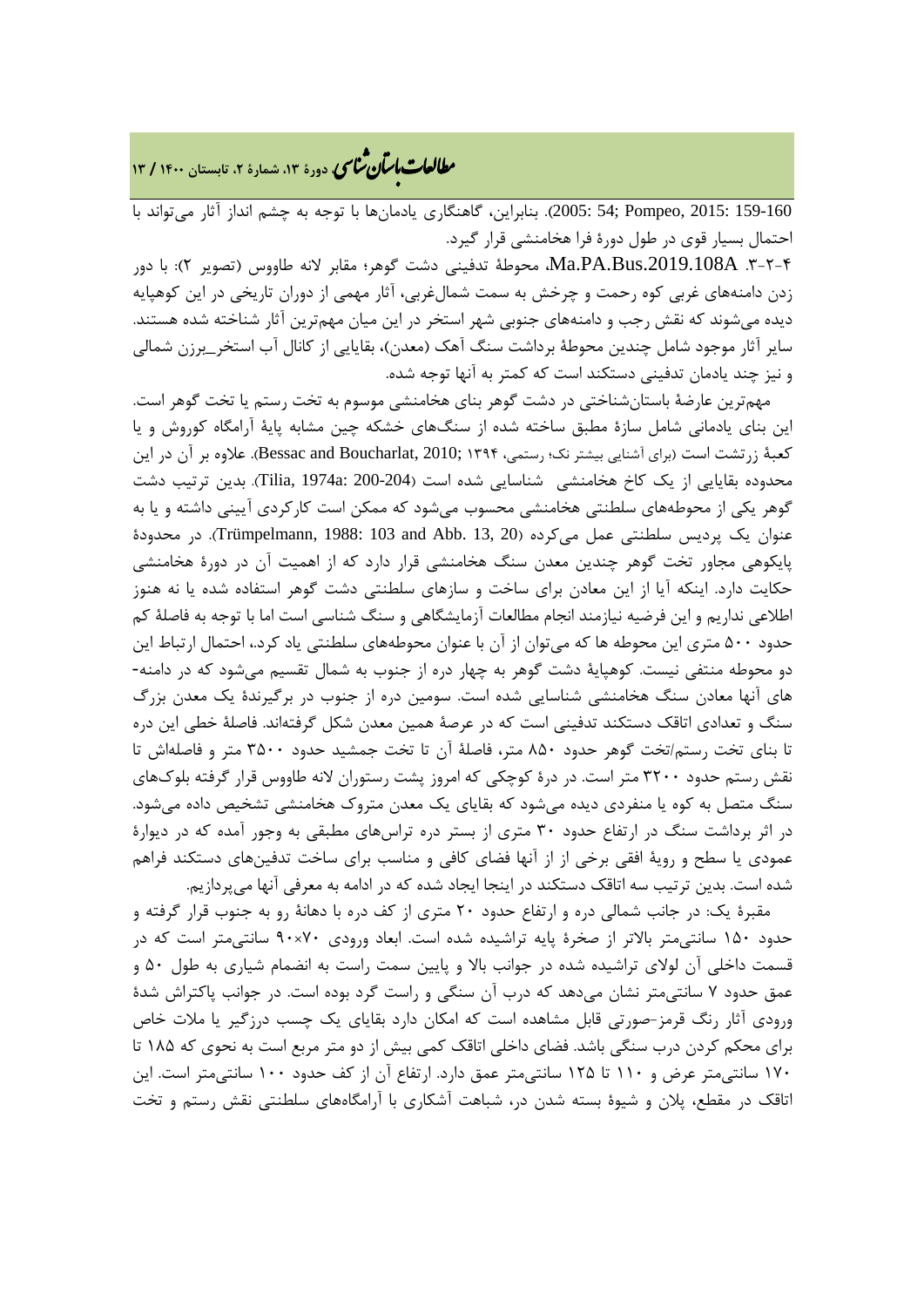**/14 چشم انداز تدفینی دشت مرودشت در دورة فراهخامنشی: بررسی یادمانهاي دستکند تدفینی در نیمۀ جنوب شرقی دشت**

جمشید دارد. بیشترین اثر ابزار تراش باقی مانده در این مقبره، اثر تیشۀ سنگ تراشی و اسکنۀ نوك تیز درشت و متوسط است.

مقبرة دو: در ا رتفاع حدود 30 متري جانب جنوبی دره با دهانۀ رو به شمال غربی است. در این جا از تراش مقعر دیوارة عمودي یک بلوك سنگی بسیار بزرگ براي ساخت مقبره استفاده شده است. این بلوك سنگی در بالا حدود 2,7×3 متر مساحت دارد و برشهایی در همۀ جوانب آن نشان میدهد که معدن کاران قصد برداشت سنگهاي آن را داشتهاند اما نیمه کاره رها شده. این مقبره به سبب تلفیق دو گونۀ ساختاري تدفین در درون اتاقک دستکند و تابوتی دستکند در فضاي باز مود توجه و اشارة ضمنی محققین قرار گرفته است (366 1978: Boucharlat; 1953:7 Berghe Vanden(. اتاقک تدفین به شکل یک بیضی ناقص با عرض بیشینۀ 150 سانتیمتر و عمق طولی 210 سانتیمتر است که در مجموع حدود 2,5 متر مربع مساحت دارد و ارتفاع آن در بیشترین حالت به 90 سانتیمتر میرسد. مقطع طولی آن شبیه سکوهاي تدفین در مقابر سلطنتی است و به صورت زبره تراش رها شده. دهانۀ ورودي80×57 سانتیمتر است که با درب یکپارچۀ سنگی مسدود میشده. وجود حفرة پاشنۀ در و همچنین شیاري نقر شده به طول ،80 عرض 10 و عمق 5 سانتیمتر در امتداد پاشنه که براي جا انداختن لولاي سنگی مورد استفاده بوده است، مشابه شیوهایست که علاوه بر مقابر سلطنتی در بعضی از مقابر معرفی شده در این نوشتار نیز دیده میشود.

این مقبره علاوه بر اتاقک مورد بحث، دو فضاي تدفینی دیگر نیز دارد که هر دو به شکل تابوتی و دستکند ساخته شدهاند: یکی در فضاي مقابل یا ایوان اتاقک و دیگري بر روي بام آن. نمونۀ مقابل مقبره، مستطیل پاکتراشی است که حدود 195 سانتیمتر طول، 65 سانتیمتر عرض و 70 سانتیمتر عمق دارد. لبههاي آن حاشیۀ تراش خوردهاي به عرض 5 تا 7 و عمق 20 سانتیمتر است که براي قرار گرفتن در پوش سنگی تعبیه شده بودند. بر روي بام مقبره نیز یک فضاي مستطیلی به ابعاد 65×170 و عمق متقیر 7 تا 55 سانتیمتر ایجاد شده که جاي هیچگونه درپوشی بر روي آن تعبیه نشده. با توجه به آثار قلم و تیشۀ سنگتراشی در مجاورت شرقی این فضا، سازندگان قصد تراش فضاي مشابهی را داشتهاند که در مراحل اولیه رها شده. این نمونهها هرگز به اتمام نرسیده و بنابراین فرض استفاده از آنها براي در معرض هواي آزاد گذاري جسد منتفی است.

مقبرة سه: این سازه اندکی پایینتر از مقبرة پیشین و در فاصلۀ حدود ده متري غرب آن واقع شده است. اتاقک در بدنۀ عمودي صخرهاي ساخته شده که پیشتر از دل آن قطعات سنگ معدنی برداشت شده و داغ گوههاي مستطیلی و آثار تراش به وضوح بر آن دیده میشود. در اثر این برداشت سنگ، فضاي مقابل درگاه مقبره به صورت ایوان کوچکی درآمده که دسترسی به آنرا آسان میکند. این فضا حدود 8 تا 13 سانتیمتر از آستانۀ در پایین تر است و کمتر از یک متر مربع مساحت دارد. حفرة ورودي مقبره مستطیلی به ابعاد 50×35 سانتیمتر است. در جانب چپ ورودي در داخل، دو برجستگی دایرهاي براي قرار گرفتن درب سنگی تراشیده- اند که از نظر سبک و شیوة بسته شدن، تفاوت قابل ملاحظهاي با دو مقبرة دیگر دارد. تمامی فضاي ایوان و ورودي پاکتراش شده اما تنها میتوان آثار قلم نوك تیز سنگ تراشی را در آن تشخیص داد. اتاقک به شکل دایرة ناقصی با قطر عرضی 200 و بیشینۀ عمق (قطر طولی) 155 و ارتفاع بیشینۀ 110 سانتیمتر است. بدین ترتیب مساحت آن حدود سه مترمربع است که در پلان (کف) به دو قسمت تقسیم میشود؛ قسمت انتهایی حدود 5±2 سانتیمتر ار قسمت جلویی گودتر است و ممکن است محل قرار گرفتن جسد را نشان بدهد. مقطع طولی آن مشابه با سکوي تدفین یا دالان ورودي برخی آرامگاههاي سلطنتی است. بر روي دیوارة غربی و جنوبی اتاق مقبره شواهدي از حروف شبیه حروف آرامی یا پهلوي دیده میشود که به شدت تخریب شده و آتش افروزي در داخل اتاقک امکان برداشت دقیق و خوانش آنها را سلب کرده است.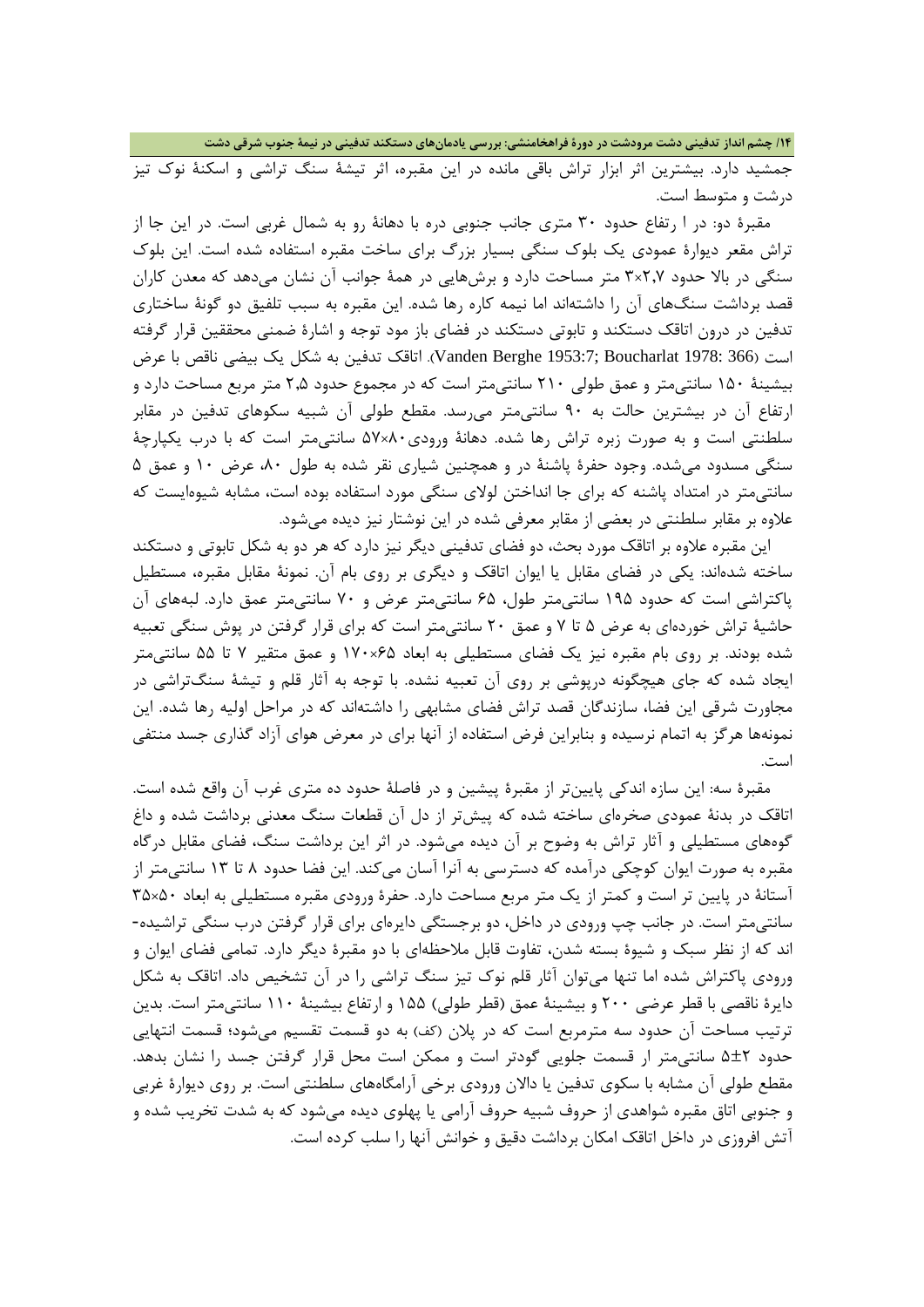# **، دورة ،13 شمارة ،2 تابستان <sup>1400</sup> / <sup>15</sup>** �نا� �طا ی �عات با�تان

.3-2-4-1 گاهنگاري مقابر: کلایس بدون توجه به تفاوتهاي سبک شناختی و سایر استدلالهایی که در ادامه میآوریم تاریخ هخامنشی را پیشنهاد میدهد (138 1976: ,kleiss(. مطالعۀ حاضر با ذکر دلایلی نتیجۀ او را رد میکند. این مقابر بخصوص نمونۀ دو و سه در پلان و مقطع شباهت بسیاري با آرامگاههاي سلطنتی در نقش رستم و تخت جمشید دارند (137 :Ibid (و احتمالا متاثر از همان الگو ساخته شدهاند اما از آنجاکه این مقابر، همانند نمونههاي برزن شمالی، در یک معدن متروکۀ هخامنشی ایجاد شدهاند (Ibid (، بنابراین در وهلۀ اول به لحاظ زمانی بر آنها تقدم دارند. با این حال، حتی اگر این معدن در اوایل دورة هخامنشی هم متروك شده باشد امکان ساخت تدفین یادمانی در فاصلۀ بسیار کمی از سه محوطۀ سلطنتی و تدفینی (نقش رستم، تخت جمشید و تخت گوهر) وجود نخواهد داشت. چگونه ممکن است در محدودة زمینهاي سلطنتی و دارایی ملکی و معدنی آن، کسی بجز شاهنشاه اجازة ساخت و ساز پیدا کند؟ پاسخ اگر خانوادة سلطنتی شامل شاهزادگان یا همسران شاهنشاه باشد همچنان منتفی است؛ چرا که تا کنون هیچگونه مقبرة غیر سلطنتی هخامنشی از دشت مرودشت شناسایی نشده است. مطالعۀ سبکشناختی در اینجا نیز مرحلۀ پس از نمونههاي پیش گفته را نشان میدهد: عدم وجود سکوي تدفین و تابوتهاي سنگی در داخل مقبره، عدم وجود آثار تیشۀ ظریف دندانه دار و عدم وجود فضاهاي چندگانه در مقبره از جمله شواهد منفی سبکشناختی هستند. به همین ترتیب، نه تنها هیچ شاهد گاهشناختی قوي که نشاندهندة گاهنگاري مجموعه در دورة ساسانی یا اوایل اسلامی باشد در دست نداریم بلکه تفاسیر ادراکی که ساخت این گونه مقابر را در دورة هخامنشی منتفی میکند براي دورة ساسانی نیز مصداق دارد. در بررسی پیرامونی، قطعات معدود سفالی بسیار فرسوده و ساییده شدهاي به دست آمده که اگر چه در میان آنها نمونههایی شاخص با لعاب قرمر و قابل انتساب به دورة هخامنشی و پس از آن وجود دارد (شکل ،1 شمارة 5) اما از آنجاکه این محوطه یک معدن سنگ هخامنشی و پس از آن محسوب میشود، ممکن است نشاندهندة گاهشناختی معدن باشند تا مقابر. گاهشناسی تطبیقی این مقابر با نمونههاي دیگر در ایران نیز نشاندهندة تاریخ پس از هخامنشی است. مقبرة شماره سه در اینجا شباهتهایی با برخی مقابر الیمایی دارد (حیدري، :1377 طرح شماره دو) و تابوتهاي سنگی مقبرة دو نیز مشابهت ساختاري بسیاري با نمونههاي غرب ایران (همچون فخریکا، کر و کیچ و قیزقاپان) را نشان میدهند (Edmonds, 1934; Herzfeld, 1941: fig 310; Huff,1971) در یک جمع بندی کلی میتوان گفت؛ این مقابر در دورهاي نزدیک به پایان دورة هخامنشی و پس از آن ساخته شده است. براي این نتیجهگیري پنج شاهد اثباتی در بالا اقامه شده است که در دو مورد به نفع تاریخگذاري فراهخامنشی است و در سه مورد گاهنگاري هخامنشی و ساسانی را سلب میکند.

### **.4 نتیجه**

پارس، قلب شاهنشاهی هخامنشی و یکی از مهمترین ایالات آن تا پایان دورة مزبور محسوب میشد. دشت مرودشت در مرکز این استان دست کم از دورة کمبوجیه به بعد، مرکز ساخت و سازهاي عمدة سلطنتی بود. این منطقه طی دوران پس از سقوط شاهنشاهی هخامنشی همچنان مهمترین مرکز سیاسی ایالت پارس باقی ماند. در حاشیۀ دشت مدارك تدفینی قابل توجهی به شکل مقابر دستکند صخرهاي در اشکال منفرد یا مجتمع تدفینی ساخته شده که بر گاهنگاري آنها اتفاق نظر کلی وجود ندارد و تا کنون مورد بررسی جامع گاهشناختی-تفسیري قرار نگرفتهاند و اطلاعات ما از برخی از اینها از چند سطر تجاوز نمیکند.

نظر به توضیحات بالا و در راستاي اهداف و فرضیات پژوهشی مطرح شده دربارة ساختار قدرت در دوره فراهخامنشی، از آنجا که مدارك تدفینی به شکل یادمانهاي دستکند عموما در ارتباط ساختاري با راس هرم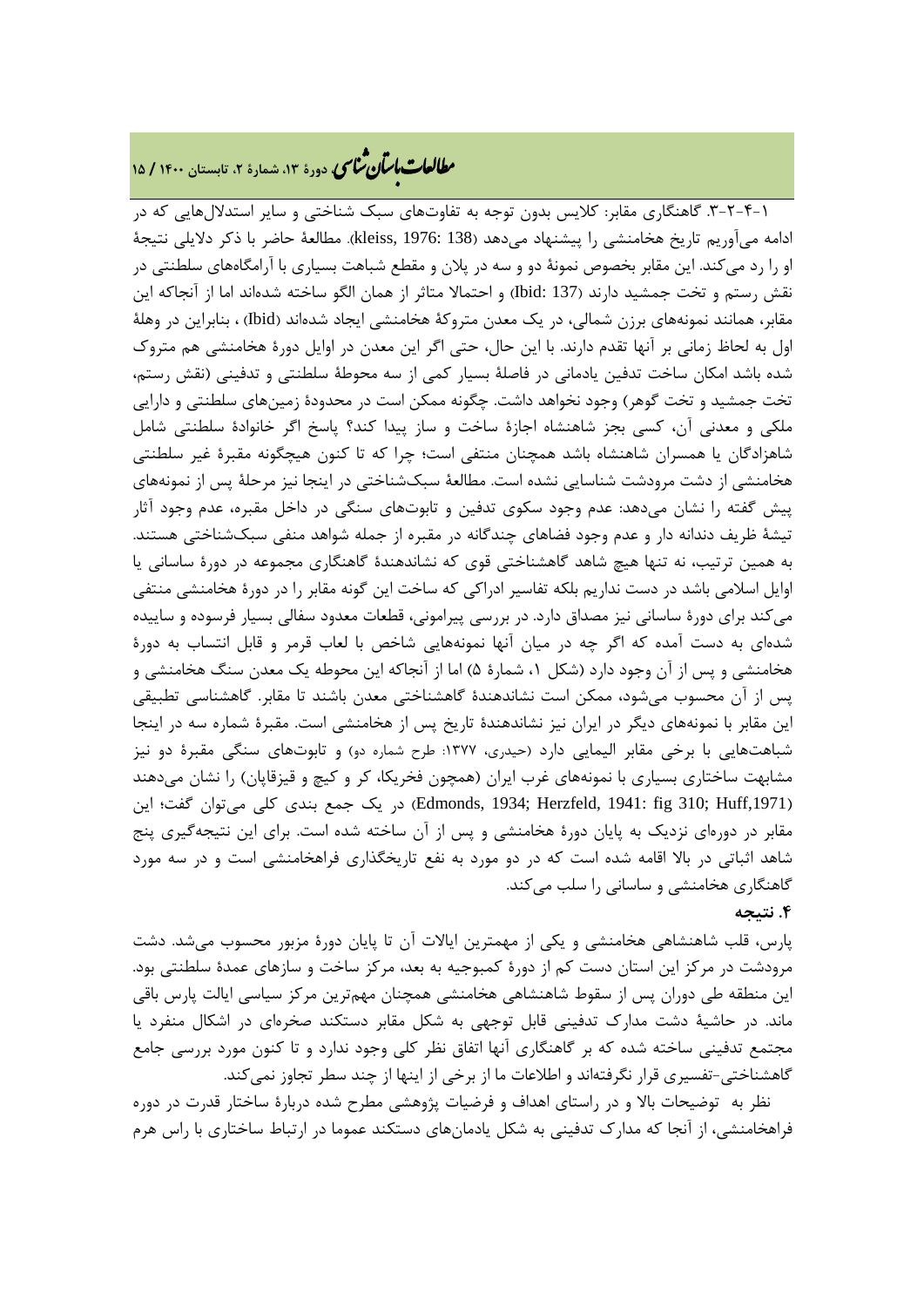**/16 چشم انداز تدفینی دشت مرودشت در دورة فراهخامنشی: بررسی یادمانهاي دستکند تدفینی در نیمۀ جنوب شرقی دشت**

قدرت اجتماعی هستند، پروژة بررسی میدانی این یادمانها در بهار 1398 به انجام رسید. نتیجۀ فاز اول مطالعات در نیمۀ شرقی دشت در مقالۀ حاضر ارائه و تلاش شد در خلال توصیف باستانشناختی این مدارك چارچوب گاهشناختی آنها نیز با توجه به شواهد مختلف ترسیم شود. بررسیهاي انجام گرفته در عرصۀ این یادمانهاي تدفینی نه تنها منجر به توصیف دقیق و ثبت جزئیاتی از آنها شده، بلکه با تجمیع شواهد گاهشناختی سعی کرده است تاریخگذاري نسبی قابل قبولی براي آنها ارائه دهد. شیوههاي بکار گرفته شده در اینجا شواهدي در جهت استدلالهاي گاهشناختی فراهم کرده که دست کم تا کشف شواهد جدید یا مطالعات آزمایشگاهی آینده، جایگاه قابل اتکایی در برآوردهاي گاهشناختی خواهد داشت. در نهایت میتوان اینگونه برآورد کرد که نمونههایی که در آنها اثر ابزار دندانه دار، قاب متداخل درگاه ورودي، شیوة چفت و بست مشابه با نمونههاي مقابر هخامنشی، پلان و مقطع مشابه با نمونههاي سلطنتی و فضاي تدفین تابوتی در داخل یا مقابل اتاقک تدفین دارند، در بازة زمانی نزدیکتري به دورة هخامنشی قرار دارند و نمونههایی که این مشخصهها در آنها کمتر دیده میشود در بازة زمانی نزدیکتري به دورة ساسانی قرار میگیرند. بررسیهاي بیشتر در محدودة پیرامونی و حریم آثار نیز ارتباط قوي آنها با محوطههاي پیرامونی را نشان داده است. از آنجا که این مقابر با توجه به جمع مدارك مثبت و منفی در دورة فراهخامنشی گاهنگاري میشوند لذا با توجه به شواهد استفاده از ابزار دندانه دار در این آثار میتوان مطالعات جدیدي را به منظور شناخت نوع، اندازه و تکنیک کار با این ابزار آغاز کرد**.** در محوطههایی که در آنها تعدد مقابر دستکند را شاهدیم و میتوانیم از آنها به عنوان مجتمعهاي تدفینی یا شهر مردگان یاد کنیم، امکان مطالعۀ شیوههاي تراش سنگ و سنن تدفینی در یک بازة زمانی طولانی وجود دارد. شواد ما براي گاهنگاري متاخرتر این نمونههاي ساده و کوچک در متن بحث شده و از تکرار آنها در اینجا پرهیز میکنیم. بر اساس مشاهدات ما تدفینهاي کوچک مقیاس متاخر در این مجموعهها، هیچگونه شواهدی از اثر ابزار دندانهدار و سایر مولفههای نامبرده در بالا را نشان نمی دهند. با این نتیجه گیري و متاخر دانستن مقابر کوچکتر، احتمال تحول سبک تدفین کامل به تدفین استودانی در منطقۀ مورد بررسی، طی دوران متاخر فراهخامنشی مطرح میشود؛ فرضیهاي که پیشتر نیز توسط هوف اظهار شده است (592-595 2004: ,Huff (بدین ترتیب اگر این احتمال با بررسیهاي بیشتر و شواهد تکمیلی در آینده تایید شود، احتمال شکلگیري سنن زرتشتی در نتیجۀ تدوین قوانین اوستایی پیش از به قدرت رسیدن ساسانیان بار دیگر مجال طرح مییابد، مسألهاي که در حال حاضر با هیچ دادة متقنی براي بحث و نتیجه گیري قابل پیگیري نیست و پیشنهاد می شود در آینده بر روي آن تحقیقات بیشتري اتجام شود. شواهد تکنیکی، هنري (حتی با وجود محدود بودن اینگونه شواهد) و سبک ساختاري بناهاي مورد مطالعه در این تحقیق نیز این نتیجه را تقویت میکند که در دورة فراهخامنشی تمایل به بازنمایی الگوهاي کهن تدفین هخامنشی در سادهترین و توسعه نیافتهترین شکل ممکن وجود داشته است.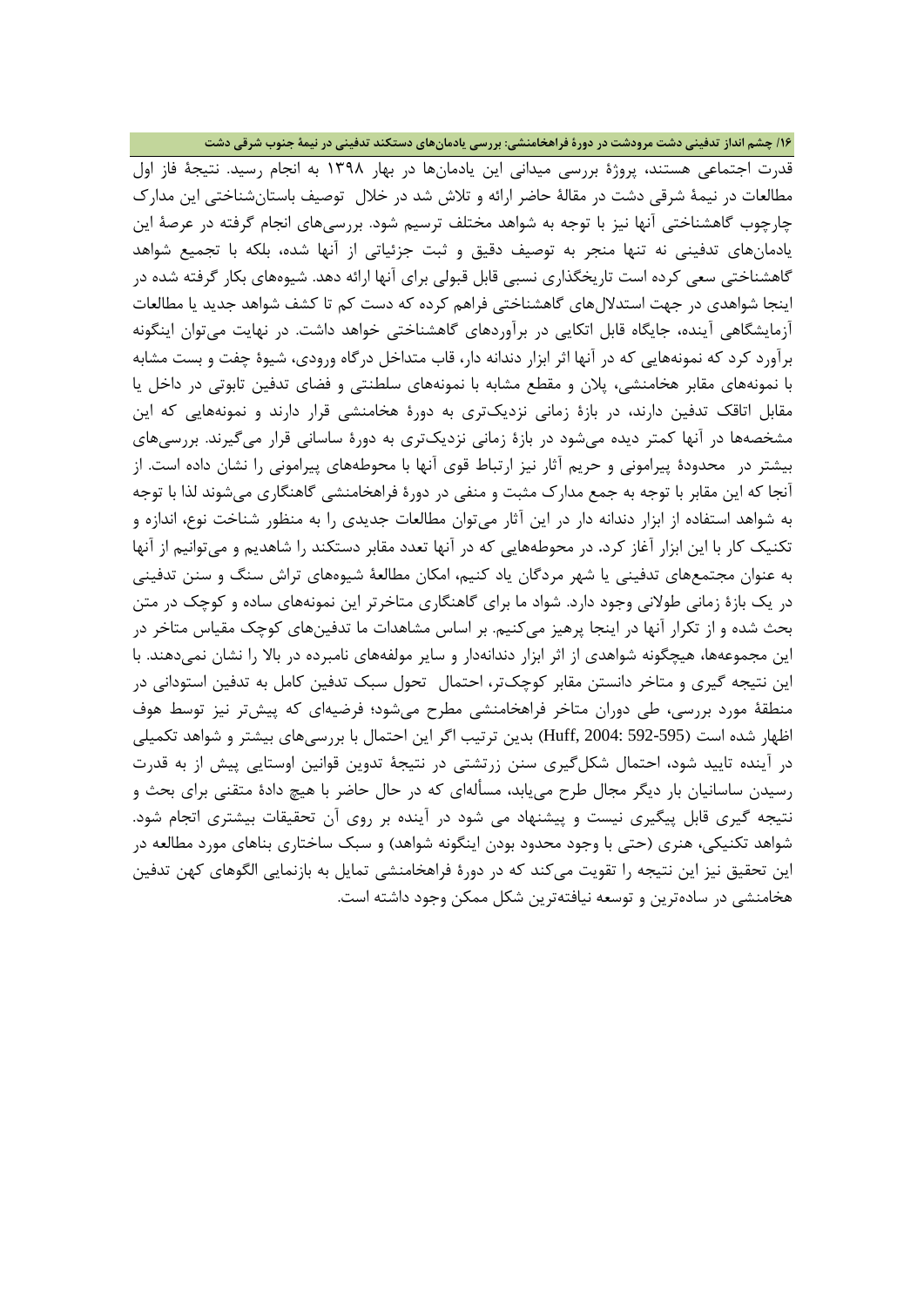

Map 2: surveyed sites in the southeast of the plain; Rahmat Mountain slopes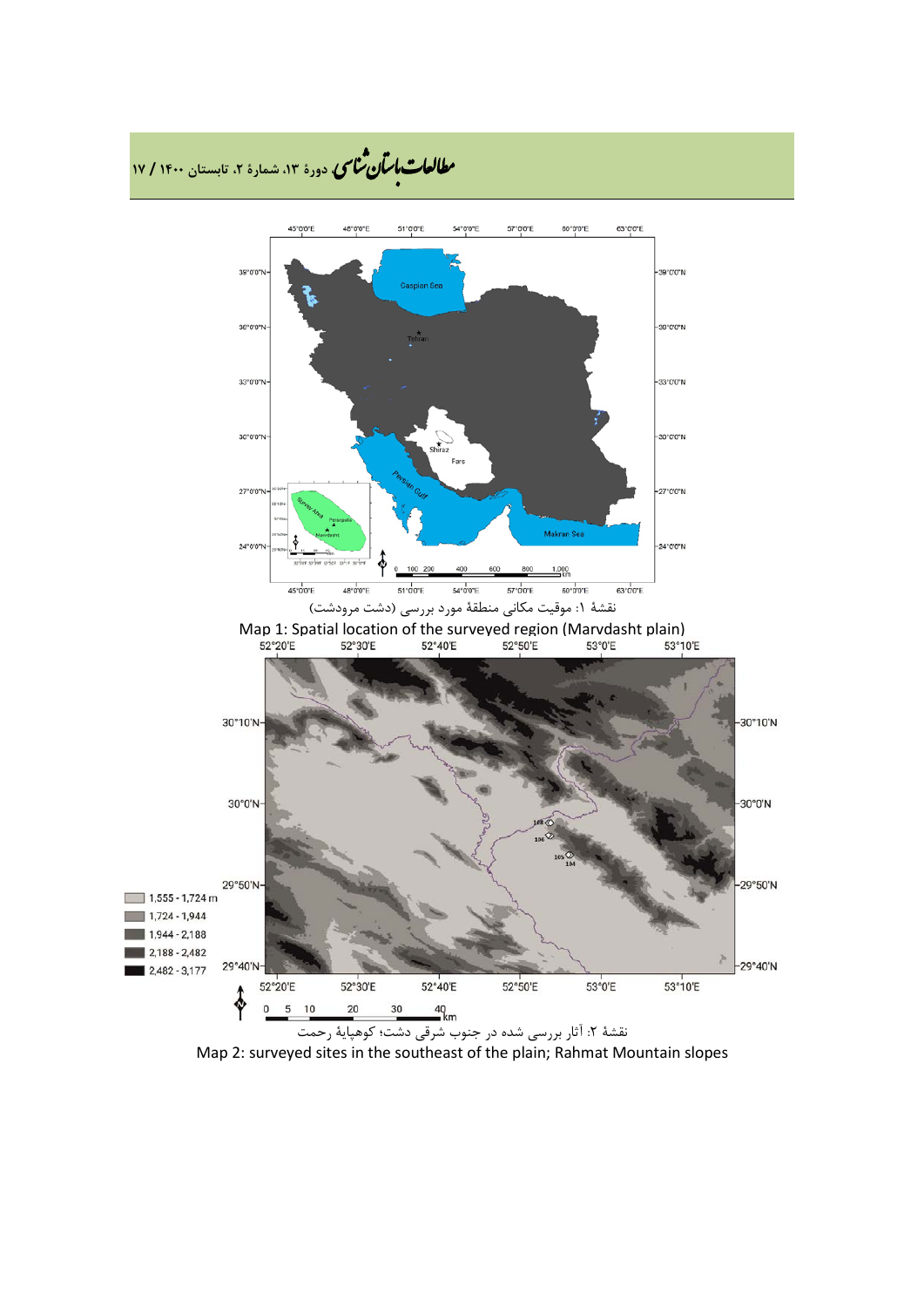

شکل :1 طرح سفالهاي مکشوفه از محوطههاي پیرامونی مقابر بررسی شده Figure 1: technical drawing of pottery sherds discovered from the surrounding areas of the tombs studied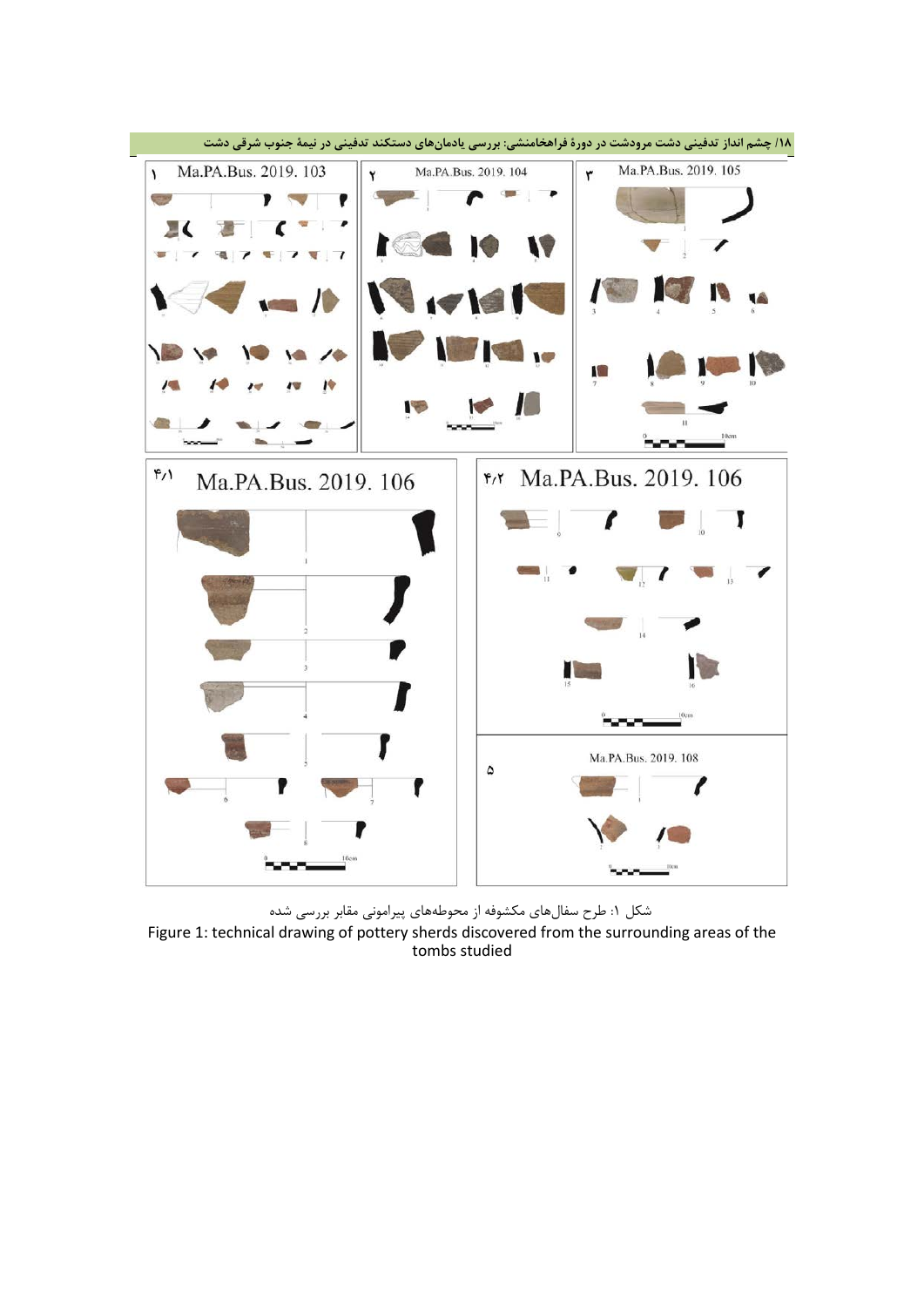

تصویر :1 مقابر فراهخامنشی تنگ زندان و برزن شمالی (پلان مقابر تنگ زندان 2و3و4 با توجه به "زارع، 1396" بازترسیم شده) Picture 1: post-Achaemenid tombs of Tang-e Zendan and North Barzan of Persepolis (plan of Tang-e Zendan2, 3 and 4 redrawned according to "Zare, 1396")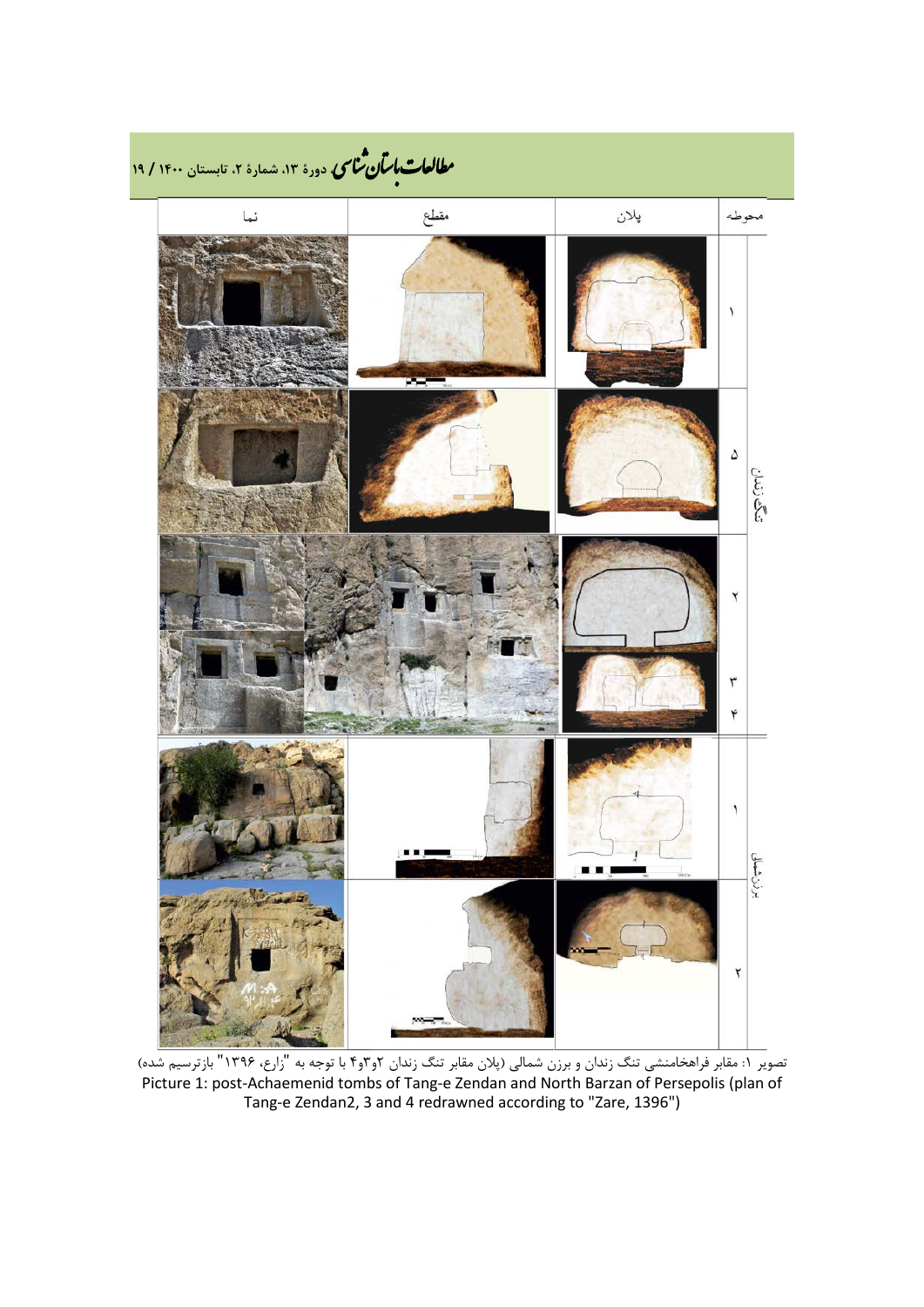| ی در نیمهٔ جنوب شرقی دشت | ۲۰/ چشم انداز تدفینی دشت مرودشت در دورهٔ فراهخامنشی: بررسی یادمانهای دستکند تدفیا |                     |               |
|--------------------------|-----------------------------------------------------------------------------------|---------------------|---------------|
| نما                      | مقطع                                                                              | پلان                | محوطه         |
|                          | pri                                                                               |                     | أخود رستع     |
|                          |                                                                                   | 150 Cm<br>50<br>100 | ١             |
|                          |                                                                                   |                     | ۲<br>لاتەطاوس |
|                          |                                                                                   |                     | ٣             |

تصویر ۲: مقابر فراهخامنشی آخور رستم و لانه طاووس Picture 2 : post-Achaemenid tombs of Akhor-e Rostam and Laneh Tavous

منابع

بهار، مهرداد، (1364)، «تعلیقات»، مینوي خرد، ترجمۀ احمد تفضلی، تهران، توس.

جعفري، محمدجواد، (1386)، «ساختارهاي مختلف گور در دوران تاریخی فارس: بررسی روشمند ارتفاعات شمالی کوه رحمت»، پایاننامۀ کارشناسی ارشد باستانشناسی، به راهنمایی بهمن فیروزمندي، دانشگاه تهران، دانشکدة ادبیات و علوم انسانی.

حیدري، احمد، (۱۳۸۳)، «قدمگاه، گورنیایشگاه صخره اي از دورهٔ هخامنشي»، *اثر*، شماره ۳۶ و ۳۷: ۱۸۹-۱۷۵.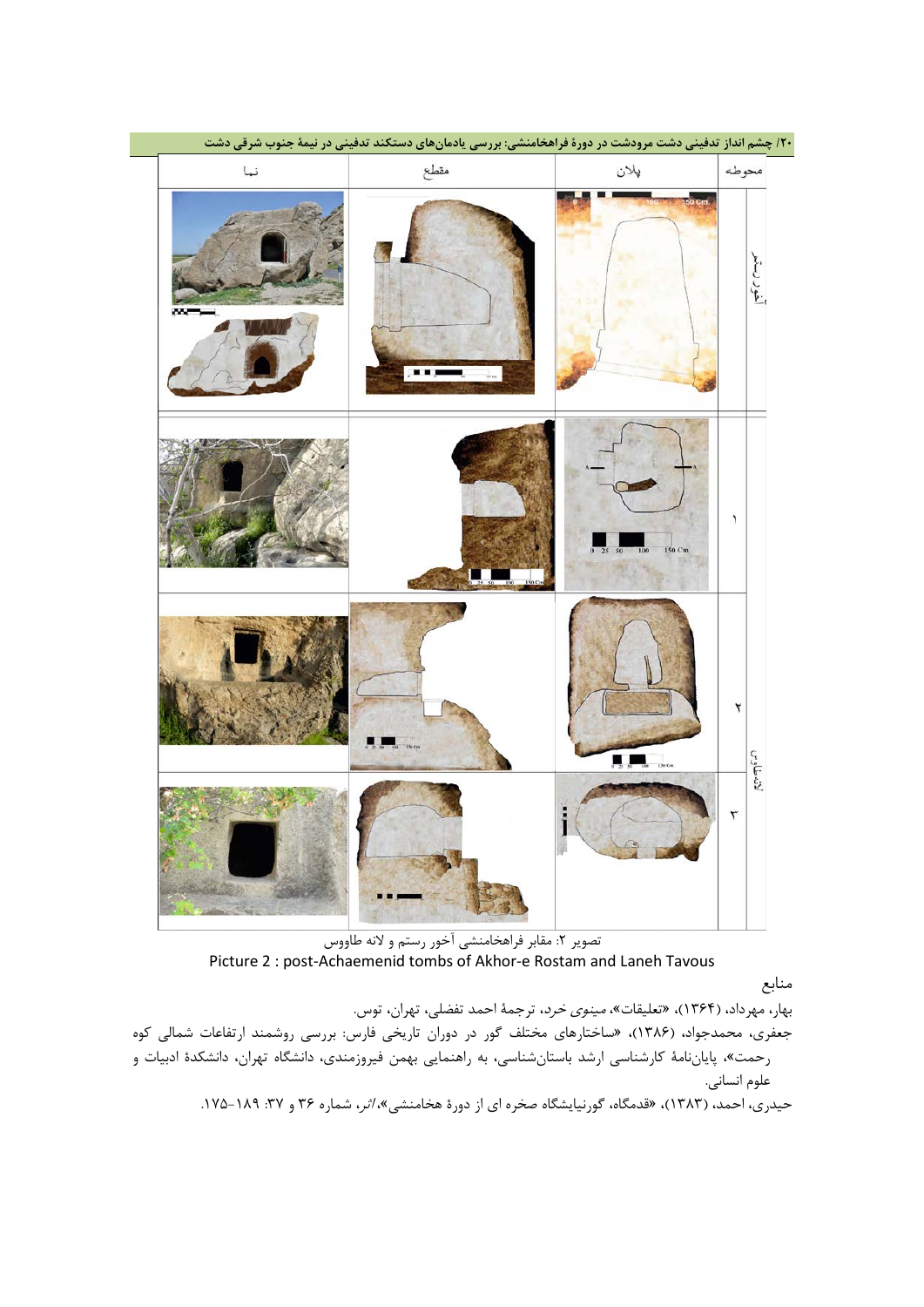## **، دورة ،13 شمارة ،2 تابستان <sup>1400</sup> / <sup>21</sup>** �نا� �طا ی �عات با�تان

رستمی، محمدیوسف، (1394)، «بررسی بناي تخت رستم براساس ساختار معماري و شواهد باستانشناسی»، پایان نامۀ کارشناسی ارشد باستانشناسی، به راهنمایی مصیب امیري، دانشگاه آزاد اسلامی واحد مرودشت، دانشکدة ادبیات وعلوم انسانی.

- زارع، یونس، (1396)، «آرامگاه صخره اي فالونک»، باستان پژوهی، دورة جدید، سال دهم، شماره :20 .147-150 صراف، محمد رحیم، (1369)، بررسی و کاوش قبور کوه رحمت، گزارش منتشر نشده سازمان میراث فرهنگی و گردشگري کشور.
- عبدي، کامیار، (۱۳۸۴)، «آخور رستم»، *دانشنامۀ ایران*، ج ۱، زیر نظر کاظم موسوی بجنوردی، تهران، مرکز دایره المعارف بزرگ اسلامی.
- عسکري چاوردي، علیرضا، (1391)، پژوهشهاي باستانشناسی کرانههاي خلیج فارس: شهرستانهاي لامرد <sup>و</sup> مهر فارس، تهران، سبحان نور.
- Abdi, K., 2005. "Akhor-e Rostam", Encyclopedia of Iran, vol. 1, under the supervision of K. Mousavi Bojnourdi, Tehran, the center of the great Islamic encyclopedia. [In Persian].
- Askari Chavardi, A., 2012. Archaeological Research of the Persian Gulf Coast: Lamerd and Mehr in Fars province, Tehran, Sobhan-e Noor. [In Persian].
- Askari Chaverdi, A. & P. Callieri. 2017. *Persepolis West (Fars, Iran): Report on the field work carried out by the Iranian-Italian Joint Archaeological Mission in 2008–2009 (British Archaeological Reports International Series 2870*). BAR Publishing.
- Bahar, M., 1985. "Ta'lighat", in: Zh. Amozgar (ed.), A. Tafazoli (tr.), Minooye Kherad, Toos publication, Tehran. [In Persian].
- Bartel, B., 1982. A historical review of ethnological and archaeological analyses of mortuary practice. *Journal of Anthropological Archaeology* 1/1: 32-58.
- Bessac, J. C. And R. Boucharlat, 2010. Le monument de Takht-e Rustam, près de Persépolis dit "tombeau inachevé de Cambyse" : Note technique et reconsidérations. *ARTA*, 2010, 003: 1- 39.
- Bessac, J. –C., 2007. Étude technique et interprétations du monument rupestre de Qadamgah (Fars*), Iranica Antiqua* XLII: 185-206.
- Boucharlat R., 1978. *Le sud-ouest de l'Iran à l'époque sassanide: essai d'inventaire archéologique, état des questions*. Ph. D thesis, University of Paris 1.
- Boucharlat R., T. De Schacht and S. Gondet, 2012. Surface reconnaissance in the Persepolis Plain (2005-2008), New data on the city organisation and landscape management. In: G. P. Basello and A.Rossi (eds.), *Persepolis and it's settlements, territorial system and ideology in the Achaemenid state*, Naples: Università degli Studi di Napoli "L'Orientale" - Series Minor 77: 123-166.
- Boucharlat, R., 2001. "Comptes Rendus des Publications de 1999: »Von Gall, Das 'medische' Grabrelief von Deh Now, St. Ir,. 28, 1, (1999), pp. 7-40, 13 fig. «", Abstracta Iranica, Vol. 22, Document 184.
- Boucharlat, R., 2003. "The Persepolis Area in the Achaemenid Period: Some Reconsiderations", in: N. F. Miller and K. Abdi (eds.), Yeki Bud Yeki Nabud: essays on the Archaeology of Iran in Honor of William M. Sumner, Costen Instutute of Archaeology, University of California, Los Angeles: 237-242.
- Boucharlat, R., 2005, "Iran", in P. Briant R. Boucharlat (eds.), L'archéologie de l'empire achéménide: nouvelles recherches (Persika 6), pp. 221- 292.
- Chapman, R., 2003. Death, society and archaeology: The social dimensions of mortuary practices. *Mortality* 8/3: 305-312.
- Colledge, Malcolm A.R., 1979. Sculptors' Stone-Carving Techniques in Seleucid and Parthian Iran, and Their Place in the "Parthian" Cultural Milieu: Some Preliminary Observations. *East and West* 29, No. 1/4: 221-240.
- Curtis, J., and Sh. Razmjou, 2005. The Palace. in: J. Curtis and N. Tallis (eds.), *Forgitten Empire: the world of ancient persia*, London, British Museum Press: 50-55.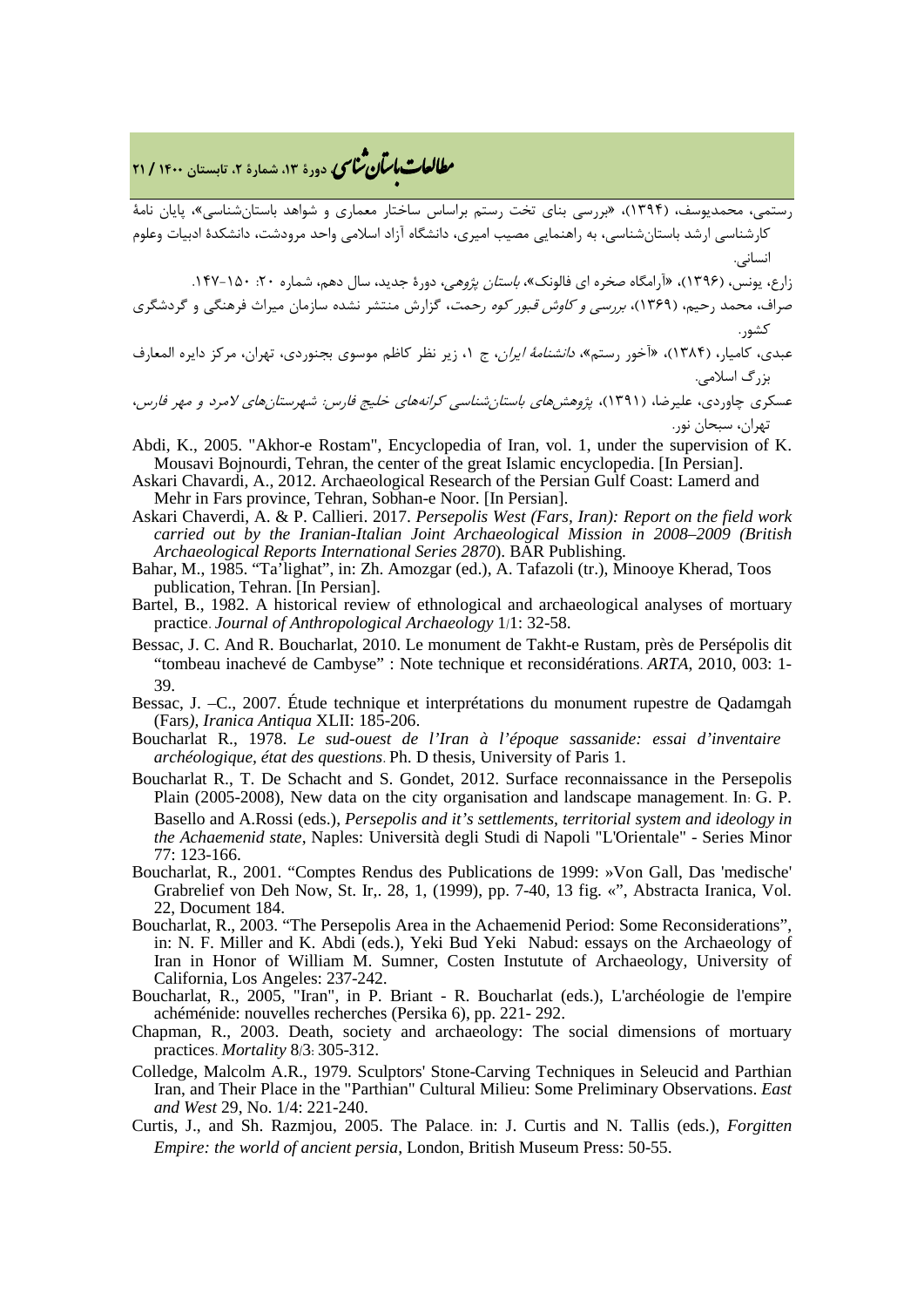**/22 چشم انداز تدفینی دشت مرودشت در دورة فراهخامنشی: بررسی یادمانهاي دستکند تدفینی در نیمۀ جنوب شرقی دشت**

Edmonds, C. J., 1934. A Tomb in Kurdistan. *Iraq*, 1/2: 183-192.

- Farjamirad, M., 2013. *Mortuary practice in ancient Iran from the Achaemenid to the Sasanian period (mid sixth c. BC to mid seventh c. AD)*. Ph. D thesis, Faculteit Letteren en Wijsbegeerte, Universiteit Gent.
- Gondet, S., K.Mohammad Khani and A. Askari Cahaverdi, 2018. A newly discovered building complex north of the "Frataraka" Complex, Consequences for the spatial definition of the Persepolis-Parsa Royal Area. *ARTA* .003: 1-35.
- Gondet, Sébastien, 2011. *Occupation de la plaine de Persépolis au 1er millénaire av. J.-C. (Fars central, Iran)*. thèse de doctorat en Langues, histoire et civilisations des mondes anciens, Université Lumière Lyon 2.
- Heidari, A., 1998. "Elymaean evidence in the heights of Susan (Izeh)", Athar 29 and 30: 231- 204. [In Persian].
- Herzfeld, E., 1929-30. Rapport sur l'état actuel des ruines de Persépolis et propositions pour leur conservation. *AMI* 1: 17-40 Avec 30 planches et 1 carte.
- Herzfeld, E., 1935. *Archaeological History of Iran (Schweich Lectures, 1934)*. London, Oxford university press.
- Huff, D, 1988. Zum Problem zoroastrischer Grabanlagen in Fars 1: Gräber. *AMI* 21: 145-176.
- Huff, D,. 1999. "Das 'medische' Grabrelief von Deh Now", Studia Iranica 28, 1 : 7-40.
- Huff, D. 1971. Das felsgrab von Fakhrika. *Istanbuler Mitteilungen* 21: 161-171.
- Huff, D., 2004. Archaeological Evidence of Zoroastrian Funerary Practices. In: Michael Stausberg (ed.) *Zoroastrian Rituals in Context*, Brill, Numen Book Series, Volume 102: 593–630.
- Jafari, M. J., 2007. Different structures of tombs in the historical period of Fars Province: A methodical survey of the northern heights of Rahmat Mountain, the distance between Persepolis and the city of Istakhr, M.A Thesis in Archeology, under the guidance of Bahman Firoozmandi, Faculty of Literature and Humanities, University of Tehran. [In Persian].
- Kerfter, F., 1979. Mit Ernst Herzfeld in Pasargadae Und Persepolis 1928 Und 1931-1934. *AMI* 12: 13-25.
- Kleiss W., 1994. Istakhr und Umgebung: Archäologische Beobachtungen und Befunde. *AMI* 27: 165-189.
- Kleiss, W. 1993a. Flächensteinbrüche und Einzelsteinbrüche in der Umgebung von Persepolis und Naqsh-i Rustam. *AMI*, Neue Folge 26: 91–103.
- Kleiss, W., 1976. Beobachtungen in der Umgebung von Persepolis und Naqs-i Rustam. *AMI*, Neue Folge 9: 131-150.
- Kleiss, W., 1993b. Bemerkungen zur Felsanlage Qadamgah am Kuh-i Rahmat südöstlich von Persepolis. *AMI*, Neue Folge 26: 161-164.
- Köroglu, K., 2007. New Observations on the Origin of the Single-Roomed Rock-Cut Tombs of Eastern Anatolia. in: M. Alparslan, M. Doğan-Alparslan, H. Peker (ed), *Belkıs Dinçol ve Ali Dinçol'a Armağan. VITA. Festschrift in Honor of Belkıs Dinçol and Ali Dinçol*, İstanbul: Ege Yayınları: 445-456.
- Nylander, C., 1965. Old Persian and Greek Stonecutting and the Chronology of Achaemenian Monuments: Achaemenian Problems I. *American Journal of Archaeology* 69/1: 49-55.
- Nylander, C., 1966. The Toothed Chisel in Pasargadae: Further Notes on Old Persian Stonecutting. *American Journal of Archaeology* 70/4: 373-376.
- Nylander, C., 1970. *Ionians in Pasargadae: Studies in Old Persian Architecture*. Uppsala, Universitetsbibliotek.
- Nylander, C., 1991. The Toothed Chiesel, *Archeologia Classica.* Vol. 43, Tomo Secondo: MISCELLANEA ETRUSCA E ITALICA IN ONORE DI MASSIMO PALLOTTINO: 1037-1052.
- Pompeo, F. 2015. I Greci a Persepoli. Alcune riflessioni sociolinguistiche sulle iscrizioni greche nel mondo iranico. in: C. Consani (ed.), *Contatto interlinguistico fra presente e passato*, Milano: 149-172.
- PuglieseCarratelli G., 1966. Greek Inscriptions of the Middle East. *East and West* 16, No. 1/2: 31-36.